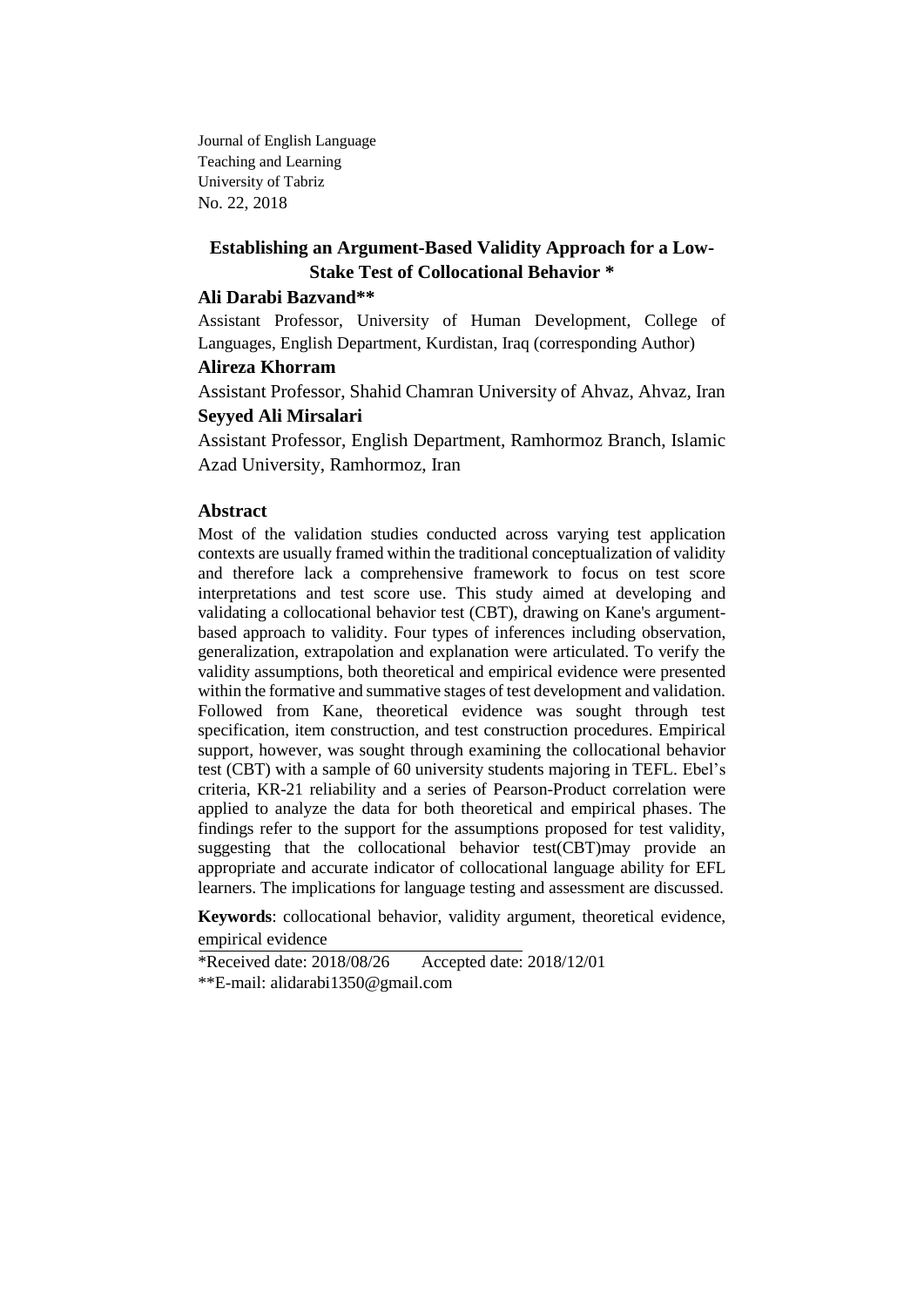## **Background**

It is widely accepted that L2 learners may have lots of problems when dealing with vocabulary learning. The problems of appropriate lexical choice and lack of a good distinction of near synonyms are among the semantic handicaps which are daunting for EFL learners. Even advanced language learners may have difficulty handling semantic or lexical patterns. For this reason, Jaen (2007, p.127) contends that "lexis is at the heart of language acquisition".

Being able to produce a combination of words appropriately means having *phraseological* or *collocational* ability, what Pawley and Syder (1983) suggest as indicator of native–like fluency. In collocational ability, meaning is supposed to be restricted and displayed in discourse, that is, in the company of other words (Sinclair, 1991; Stewart, 2010). By way of example*, meal* is a preferred collocate for *substantial* than for *food,* whereas *big* more appropriately co-co-occurs with *food*. Without having a good knowledge of collocation we would not know whether the single word *substantial* collocates with the word *meal* or *food* (substantial meal is preferred to substantial food). Knowledge of these word restrictions is considered as knowledge of collocational patterns (Almela, 2007; Widdowson 2007). Due to the essentiality of the collocations in language pedagogy, establishing the validity of collocation measures may seem urgent in an EFL context. To date, the validity of most of the instruments measuring EFL learners' knowledge of collocational behavior seemed to have been established via traditional models, namely content, construct or criterion. As such, validating a test of collocation refined via a modern approach to validity like evidence-centered assessment design' (Mislevy, 2007), 'assessment use argument' (Bachman, 2005; Bachman & Palmer, 2010), or 'argument - based validity'(Kane, 2006, 2007, 2010, 2013)is relevant. Kane's approach to validity is strongly supported and abundantly taken up by different researchers since it seems to address the limitations attributed to traditional approaches to validity. Therefore, thanks to its all-encompassing and illuminating nature, this argument-based model was the method of choice.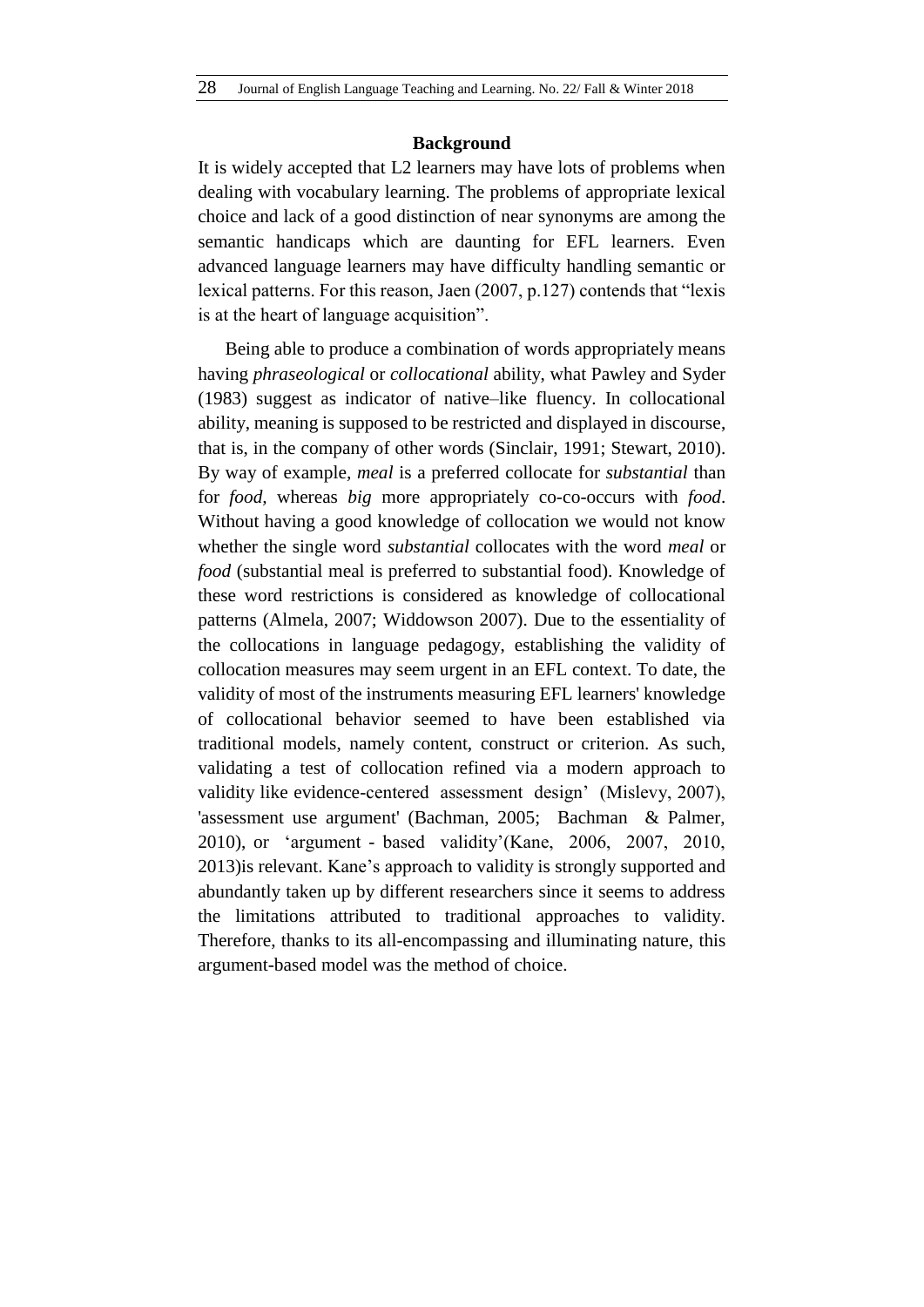## *Argument- Based Validity*

An argument-based approach to validation was suggested by Kane (1992, 2001, 2002) by building on the work of Cronbach (1971, 1988), House (1980), and Messick (1989). Kane (1990) presented argumentbased approach to validity to address the limitations attributed to traditional approaches to validity. Some of these limitations, to paraphrase Kane (2011), are having difficulty in implementing these approaches effectively, having no clear guidance on how to proceed and finally not having a well-accepted criterion for measuring their progress. Argument-based approach to validity makes use of two kinds of arguments: an interpretive argument which clarifies the proposed interpretations and uses of the results of assessment by presenting a chain of inferences and assumptions guided from observed performance to the conclusions and decisions, and a validity argument which has the job to evaluate the plausibility of the inferences and assumptions of the interpretive argument (Kane, 1992).

Validation is a continuous process involving not only the accumulation of evidence to test score interpretation and uses (Kane, 2006) but judgment about the plausibility of those interpretations (Knoch & Elder, 2013; Xi, 2008).Therefore, validity is an argument construed by an analysis of theoretical and empirical evidence instead of a collection of separate quantitative or qualitative evidence (Bachman, 1990; Chapelle, Enright, & Jamieson., 2008, 2010; Kane, 1992, 2001, 2002; Mislevy, 2003)..

According to Kane (1990) there are two important stages involved in the processes of evaluation of interpretive argument: formative and summative. The former embarks on the explicit definition of interpretive argument together with the development of a preliminary case for the plausibility of that argument. As such, the very processes of test development including test specification, test rubric, item construction, and test construction can be categorized under the formative stage of interpretive argument. As Kane (1990) argues, we can also categorize the formative stage as represented in the theoretical evidence proposed and presented in the interpretive argument. The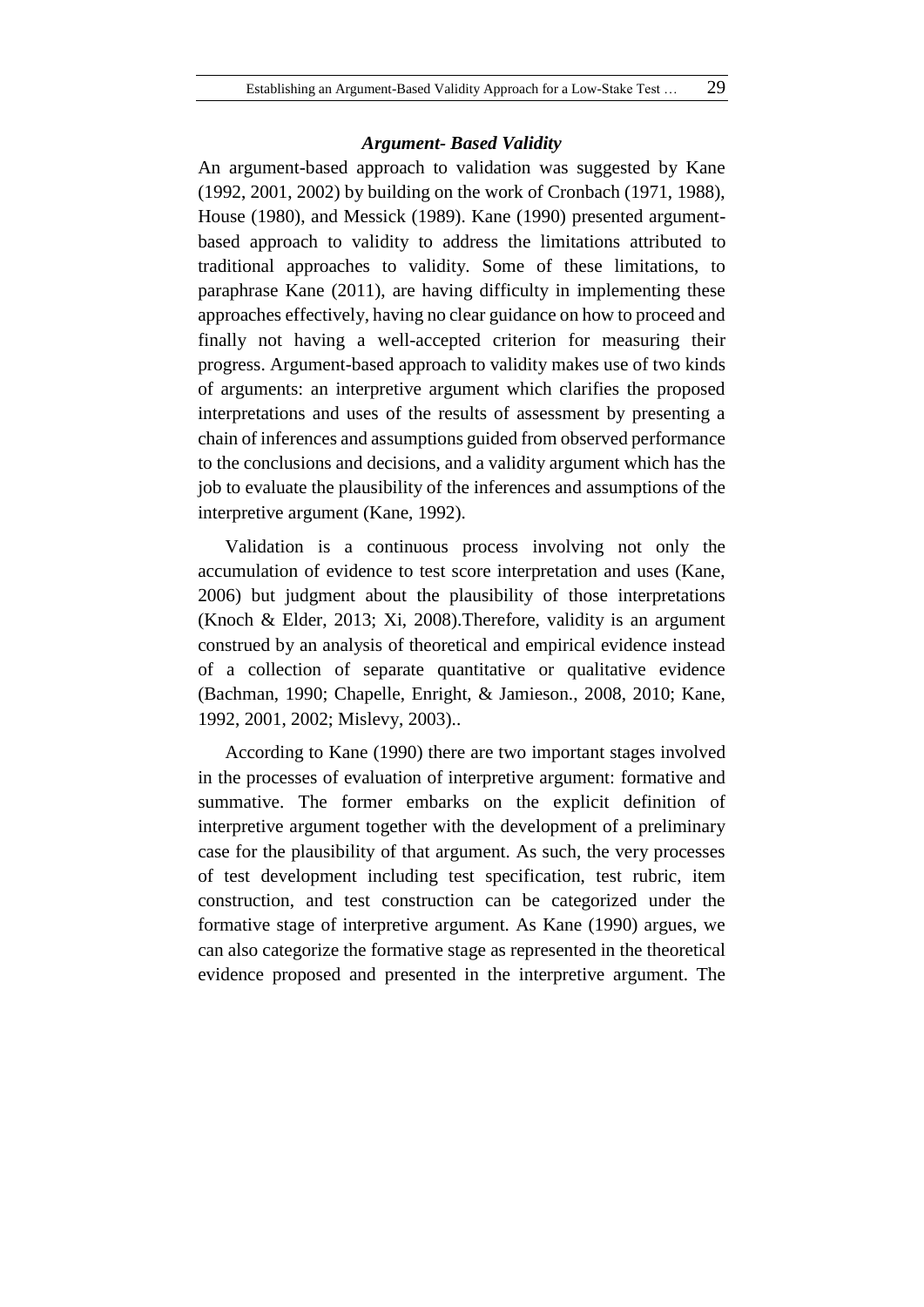latter, however, necessitates the empirical control on the inferences of and assumptions in the interpretive argument.

#### *Argument-Based Studies*

Research on argument–based validity shows that there have not been many documented studies using Kane's approach (McNamara & Roever, 2006). In line with Kane's argument-based approach was the most thorough study conducted by Chapelle et al. (2008) where providing a good evidence for the validity of the new internet-based Test of English as a Foreign Language (TOEFL IBT) was a major concern. Six types of inferences illuminated their study: domain description, evaluation, generalization, explanation, extrapolation, and utilization. This particular study changed the atmosphere of language testing from a highly abstract unified model of validity to a more transparent and usable argument-based approach to validation (Bachman, 2005; McNamara & Roever, 2006), moving the way forward and paving it for subsequent argument-based (validity) studies.

In a similar study using the same framework, Abdul Kadir (2008) evaluated the effect of an English Language Proficiency Assessment (ELPA).To examine the claims for the use of the test in an argumentbased approach to validity, she applied four types of inferences to change this project into a concrete encounter: scoring, generalization, extrapolation and test impact. The findings suggest that the ELPA provides an effective indicator of English language competency, regardless of the service being assessed. However, this study suffered in the sense that it failed to include some important bridges of interpretive argument. These bridges are: domain definition, evaluation, explanation, utilization and the most important inference of ultimate actions. She used scoring inference which is just one part of evaluation inference, neglecting the characteristics of the test and the conditions of test administration as other important components of evaluation inference. Moreover, as Abdul Kadir herself pointed out, the data collected to inform generalizability inference did not rely on operational data; rather rescoring was necessary to get the data for this level. Moreover, the sample size used to inform the generalizability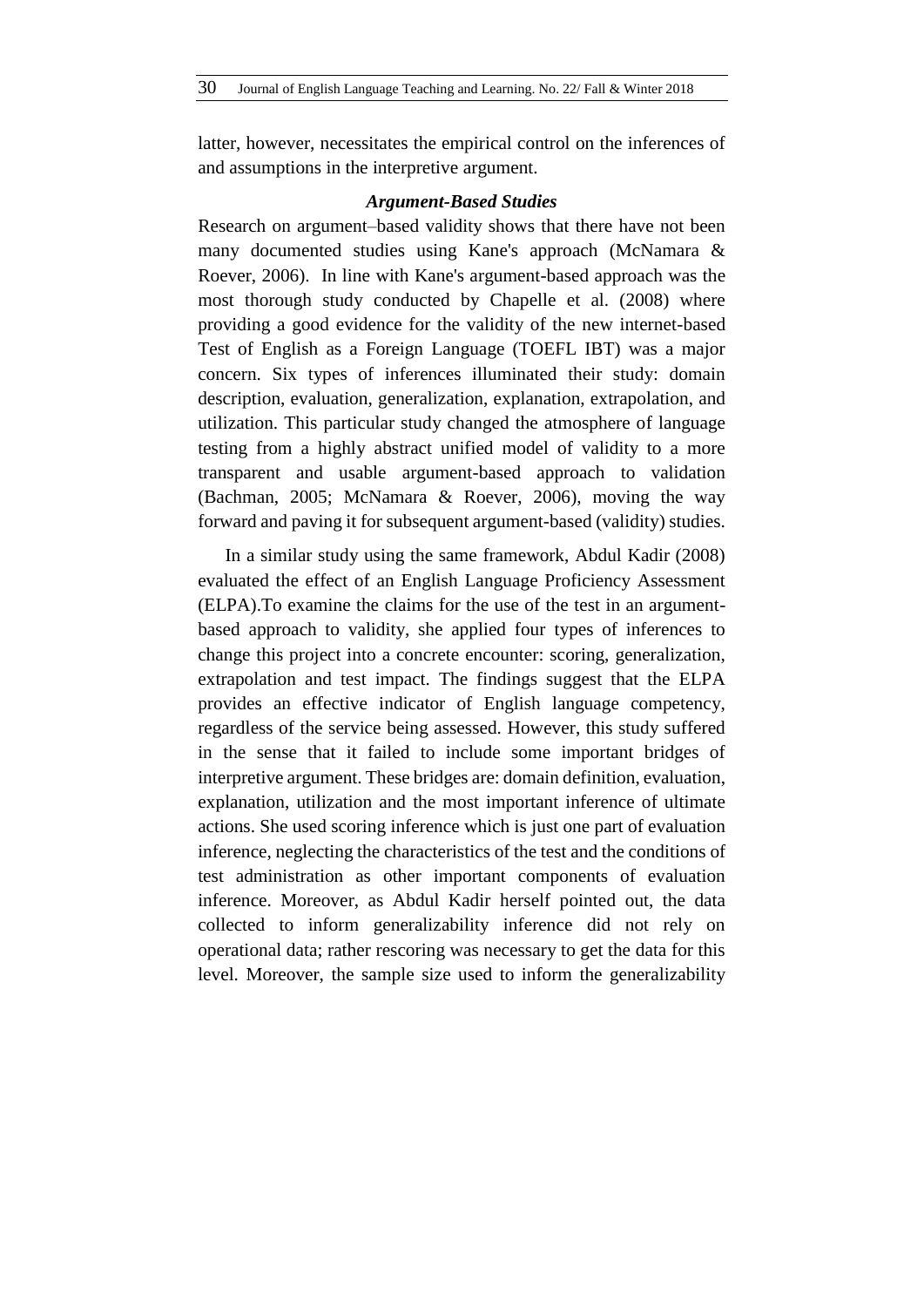inference was limited (less than 15% of the total available data). All in all, giving imbalance weight to test score interpretation and use may render this project as incomplete.

Relying on a balanced focus on both test score interpretation and test utilization, Riazi and Johnson (2013) applied a hybrid of two validation structures – Kane's interpretive model and Bachman's assessment use argument for a standardized placement test (Accuplacer), and a locally developed and marked writing sample. The study benefited from different types of evidence such as instrument outcomes, student course results, institutional practices and policies, test publisher data, and the opinions of stakeholders gathered via focus group interview and questionnaires. The core of this study was based on three technical bridges of Kane's framework including evaluation, generalization and extrapolation and the decision and consequence inferences adapted from Beckman and Palmer's argument approach.

Applying more than one single framework to investigate validity studies to comprehensively account for all the evidences of test interpretation and use, Riazi and Johnson's hybridized study is informing not only for the current study but for other future studies delving into the argument-based approaches to validity. Practically, however, no suggestion has been made regarding ultimate actions to be taken by test practitioners for test misuses. Ultimate actions are hypothesized mechanisms that are supposed to address unintended consequences. These actions are to be taken to improve the technical and decision quality of tests in different contexts

In line with Riazi and Johnson's study is Chung's (2014) investigation which was motivated to supplement the decisions made about nonnative English speaking students' placements in ESL writing courses on the basis of their performance on a test of productive grammatical writing ability in academic English (i.e., the academic grammar test). This project relied on a localized version of Chapelle et al.'s (2008, 2010) validity framework, which was developed from Kane's (2006) interpretive/validity argument model. It also adopted some aspects of Bachman and Palmer's (2010) Assessment Use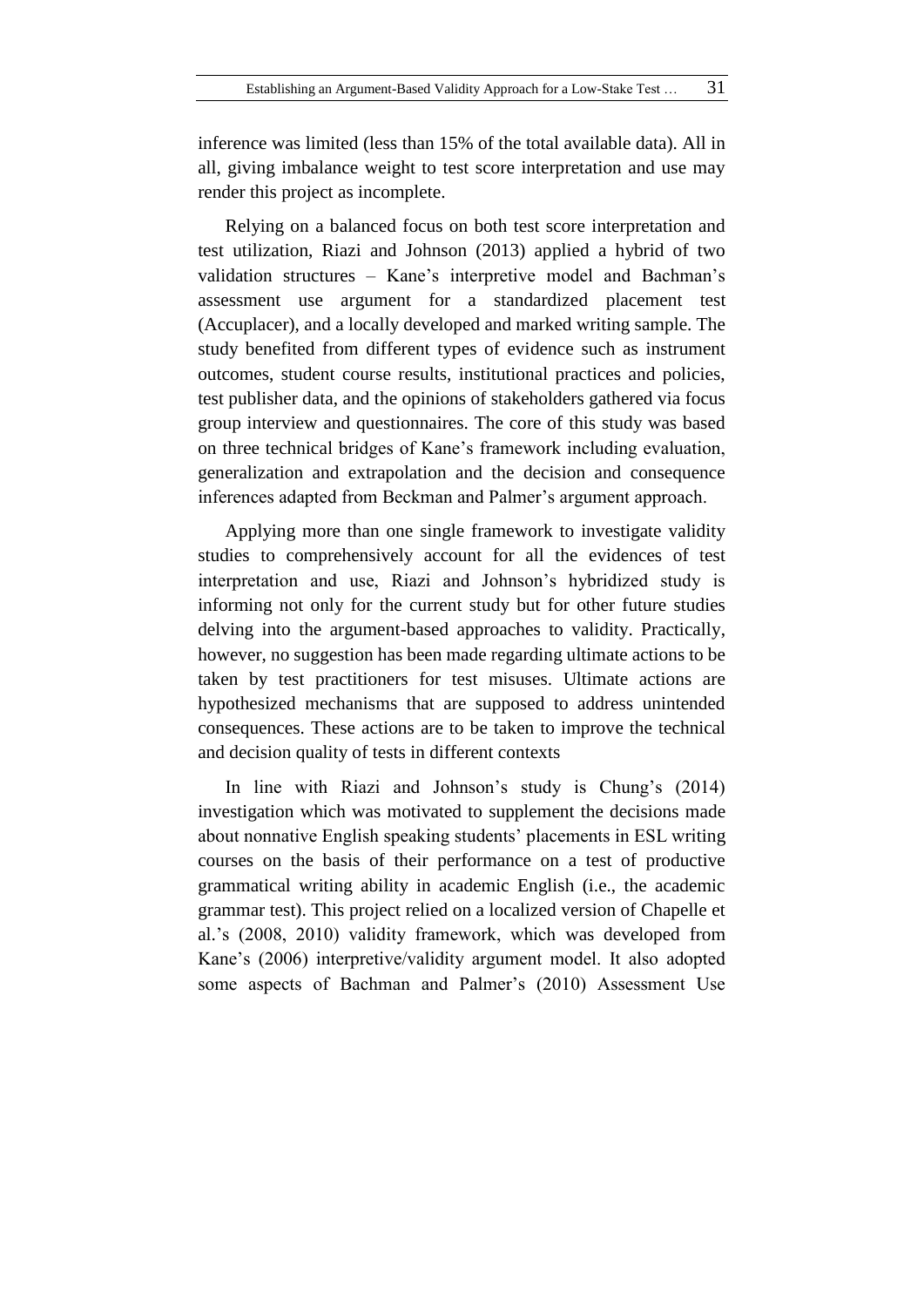Argument (AUA) model, thus being a hybridized framework. Seven inferences (domain description, evaluation, generalization, extrapolation, explanation, utilization, and ramification) informed Chung's interpretive argument. There are some problems with this study. For example, in the domain description, the critical skills and abilities of target language use domain have not been identified and it definitely casts doubt on how Chung has evaluated the representativeness of the observed knowledge, skills and abilities (demonstrated by test takers) to those of target language use domain. Moreover, like that of Riazi and Johnson, Chung's study does not include ultimate actions as the last element of the chain of inferences in the interpretive argument.

In a nutshell, we can argue that the studies mentioned above, in one way or another, opted for an argument-based approach which as, Kane (1990) believes, is a pragmatic approach to test validation. However, none of the studies mentioned above simultaneously takes the formative- summative stages of interpretive argument to investigate validity in language components or sub-components. Park's (2012) study only follows formative-summative stage but it is focused on inferential reasoning which is related to statistics. Thus, the present study tries to address this gap.

# **Research Questions**

This study aims to develop and validate a Collocational Behavior Test (hereafter CBT). It specifically tries to embark on four levels of inference taken from Kane's (2006) interpretive argument. Therefore, the following research questions aim to address some of the concerns raised for this study. These questions were formulated according to the levels of inference in line with the argument approach to test validation. The corresponding inference for each research question is listed in parentheses:

- 1. Are the procedures for CBT development detailed and based on test tasks presented in test specification? (observation)
- 2. To what extent the items included in the collocation test enjoy acceptable discrimination and reliability indices? (Generalization)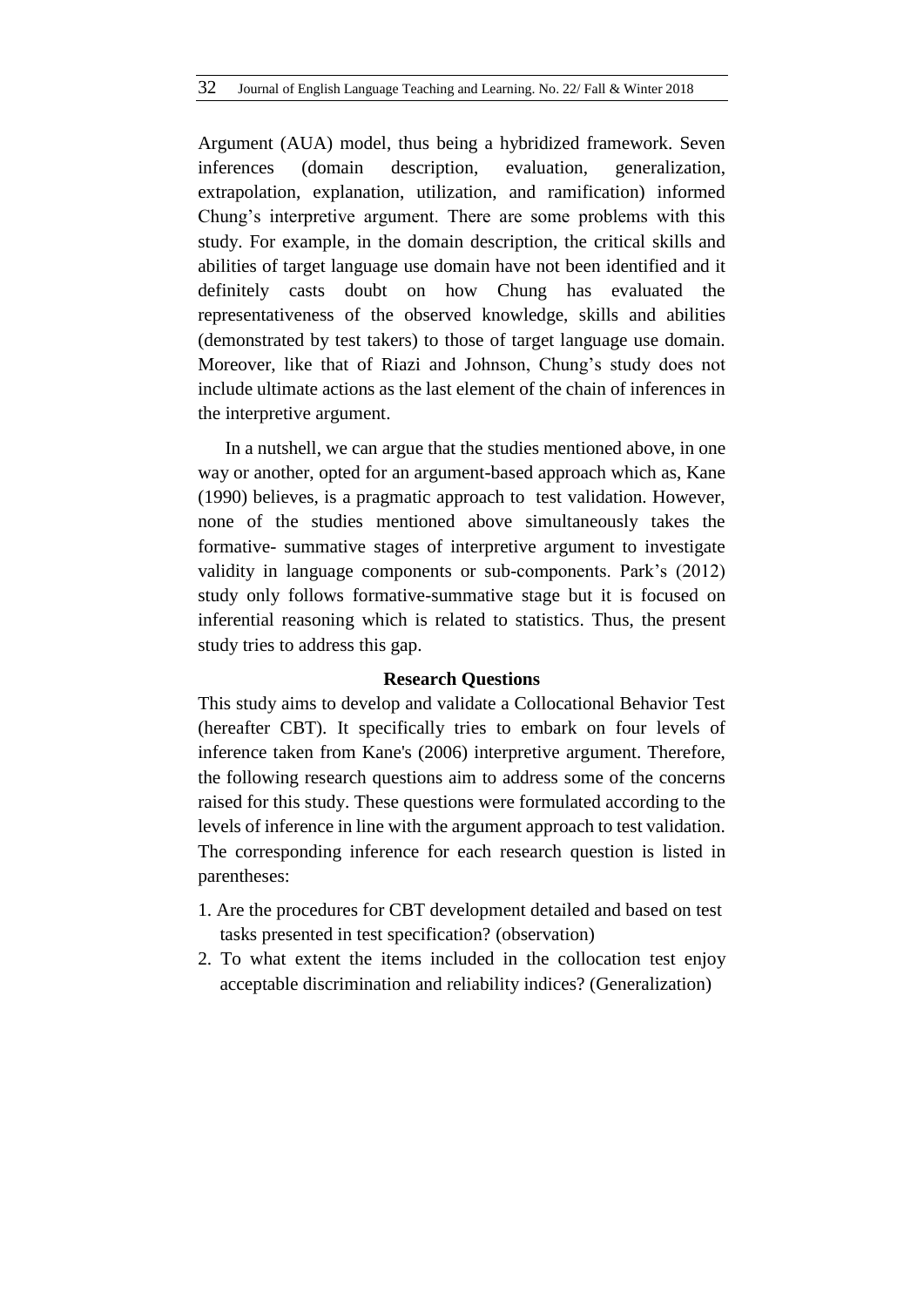- 3. Is there a strong correlation between the collocation test and a criterion measure of collocation ability as expected? (Extrapolation)
- 4. Is there a strong correlation between scores on the total test and scores on the receptive and productive sub-tests? (Explanation)

# **Method**

## *Framework of the Study*

Within the framework of an argument-based approach to validation, this study was structured to formative and summative stages proposed by Kane (1992). In the formative stage, the test specification and detailed procedures for test development were organized and a preliminary assessment of CBT was made by expert reviews. Assumptions, warrants and backing of the observation inference were proposed and formulated in this stage. In the summative stage, the interpretive argument was examined in terms of plausibility of the associated assumptions specified by some empirical evidence represented in generalization, extrapolation, and explanation inferences. The validity of the interpretive argument was strengthened to the extent that each type of evidence supports the inferences and assumptions regarding score interpretations and uses (Kane, 2006a, 2006b).

## *Participants*

The study involved 60 junior students majoring in TEFL. They were registered in a four-year B.A. program at Islamic Azad University, Khorramabad, Iran. They were the students of four intact classes available to the researcher. Their age ranged from 18 to 24. All of them were female students.

#### *Instruments*

Two types of instruments were used in this study. The first instrument was a70-item CBT consisting of two sub-tests of receptive collocational behavior (hereafter RCBT) and productive collocation behavior (hereafter, PCBT).the items of CBT were selected from the British National Corpus (BNC).The BNC was built between 1991 and 1994 with a 100 million-word collection of samples of written and spoken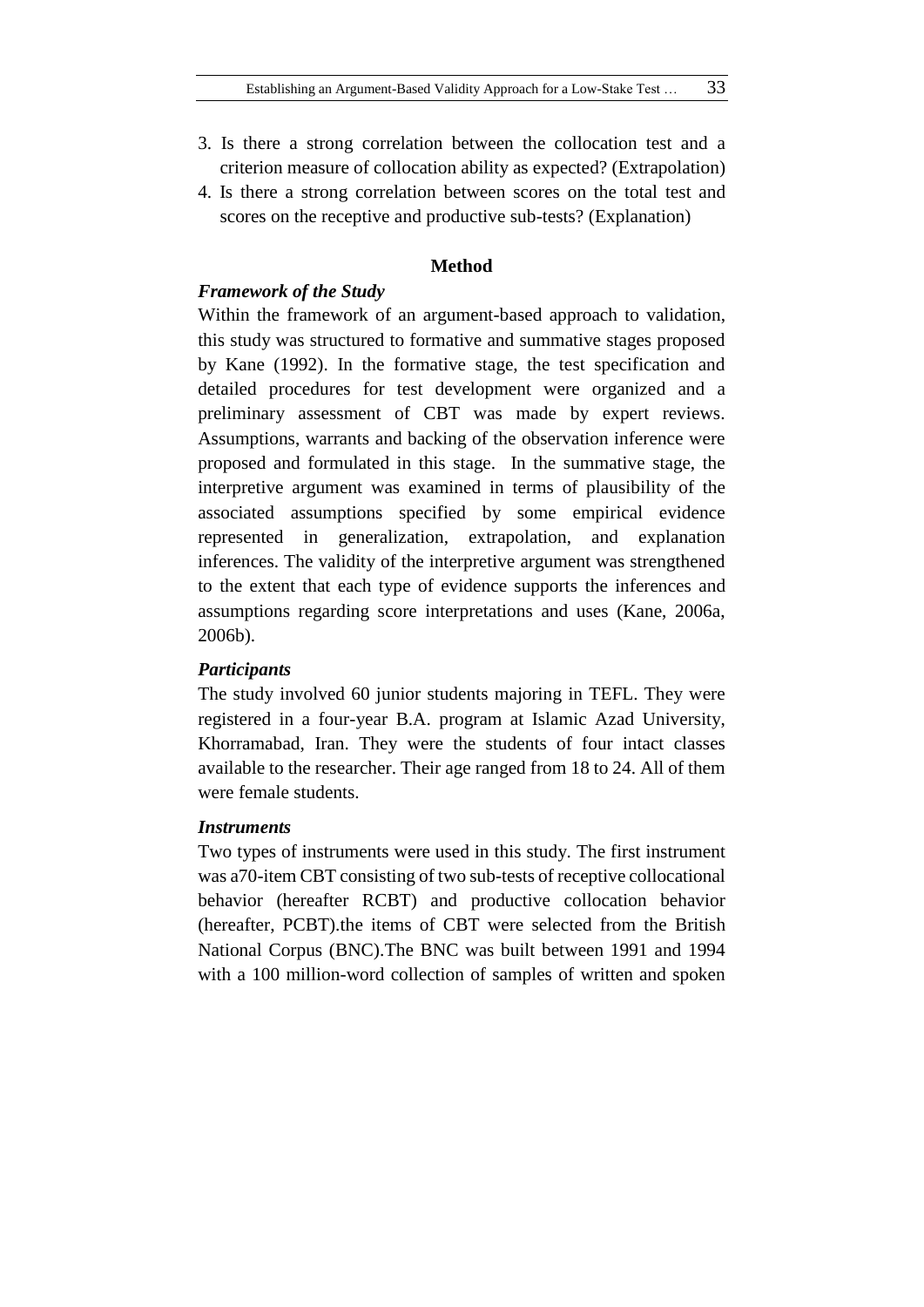language from a wide range of sources, was designed to represent a wide cross-section of British English from the later part of the 20th century. The spoken component of the BNC constitutes approximately 10 percent (10 million words) and the written component 90 percent (90 million words) of the total data. There are nine written domains in the corpus: applied science, arts, belief and thought, commerce and finance, imaginative, leisure, natural and pure science, social science, and world affairs.

The second instrument was a validated Criterion Collocation Test (CCT) developed by Chen (2008) to assess the English collocation competence of college students in Taiwan. The CCT is a 50-item multiple choice test including verb, adjective, and proposition items. The validity of this test was presupposed as it was already checked by the developer. This test was run as a criterion measure against which the concurrent validity of the CBT was established. In this study, the reliability estimate of CCT was reported to be 0.81.

#### **Procedure for the Operation of Different Levels of Inference**

For this study, different levels of inference are presented with their own warrants, assumptions and backings. Both theoretical and empirical evidence are presented for different levels of inferences.

#### *Observation Inference*

The observation inference assesses the consistency of scoring methods with measurement processes. This inference is based on the warrant that the practice of reporting CBT scores as an overall indicator of students' collocational ability is fair and accurate. Here claims are supported by theoretical evidence represented in the formative stage of the interpretive argument. This warrant assumes that collocational language ability is better explained if the actual items in the test correspond to test specification. These warrants and assumptions are, in turn, supported by the backing illuminating that detailed procedure of test development as well as the results of expert review will reveal that test specification matches the items actualized in the finalized test.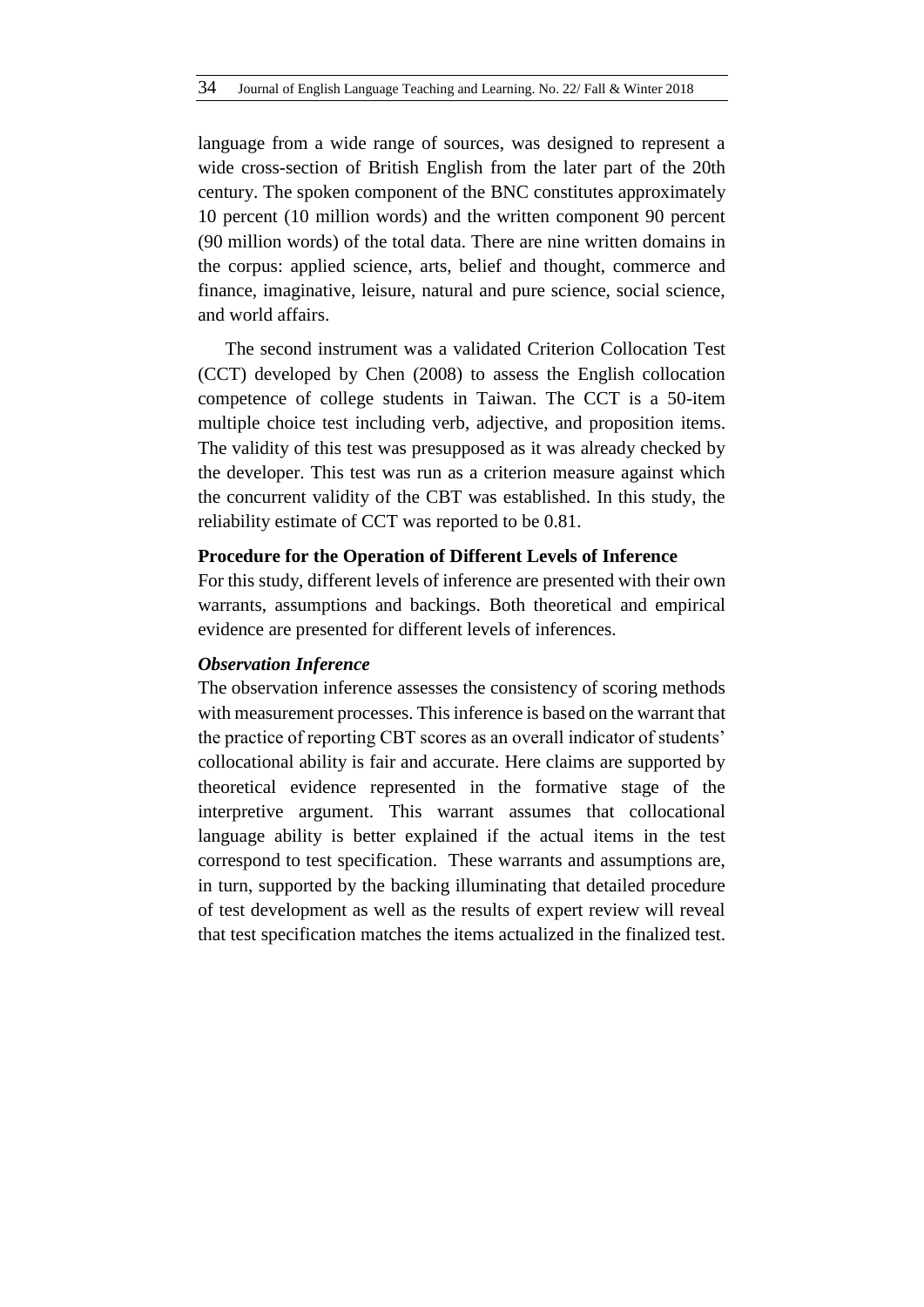## *Generalization Inference*

The generalization inference rests on the warrant that expected scores are comparable across the items on the test. This inference is based on the warrants  $1 & 2$  that:

- 1. The generalizability of the CBT observed scores of the whole test as well as its two sub-tests suggest that CBT test scores can be used to generalize to a larger test population.
- 2. The desired reliability is attributable to the careful and systematic corpus-driven design and perhaps, to the construction of the test items.

These proposed warrants are formulated in the following assumptions:

- 1. The CBT distinguishes among test takers with acceptable difficulty and discrimination indexes.
- 2. CBT shows desired estimates of reliability for the whole test as well as the sub-tests.

Three types of backing support the assumptions proposed for the generalization inference. These empirical sources of evidence which are claimed to be at the summative stage of the interpretive argument are presented as follows:

- 1. Using Ebel's criteria, estimates from individual item analysis will reveal moderate estimates of difficulty and discrimination indices.
- 2. The results of *Kuder-Richardson (KR-21)* statistical analysis show that reliability coefficient of the whole SPT as well as its sub-tests is satisfactory, going beyond .8-a conventional yardstick against which reliability is measured (Jaen, 2007, p. 140).
- 3. Results of Pearson correlation shows a good estimate of reliability for CBT across forms

#### *Extrapolation Inference*

This inference is based on the warrant that the construct of collocational ability as assessed by the CBT accounts for the performance on an outside criteria. This inference warrants that in an EFL context CBT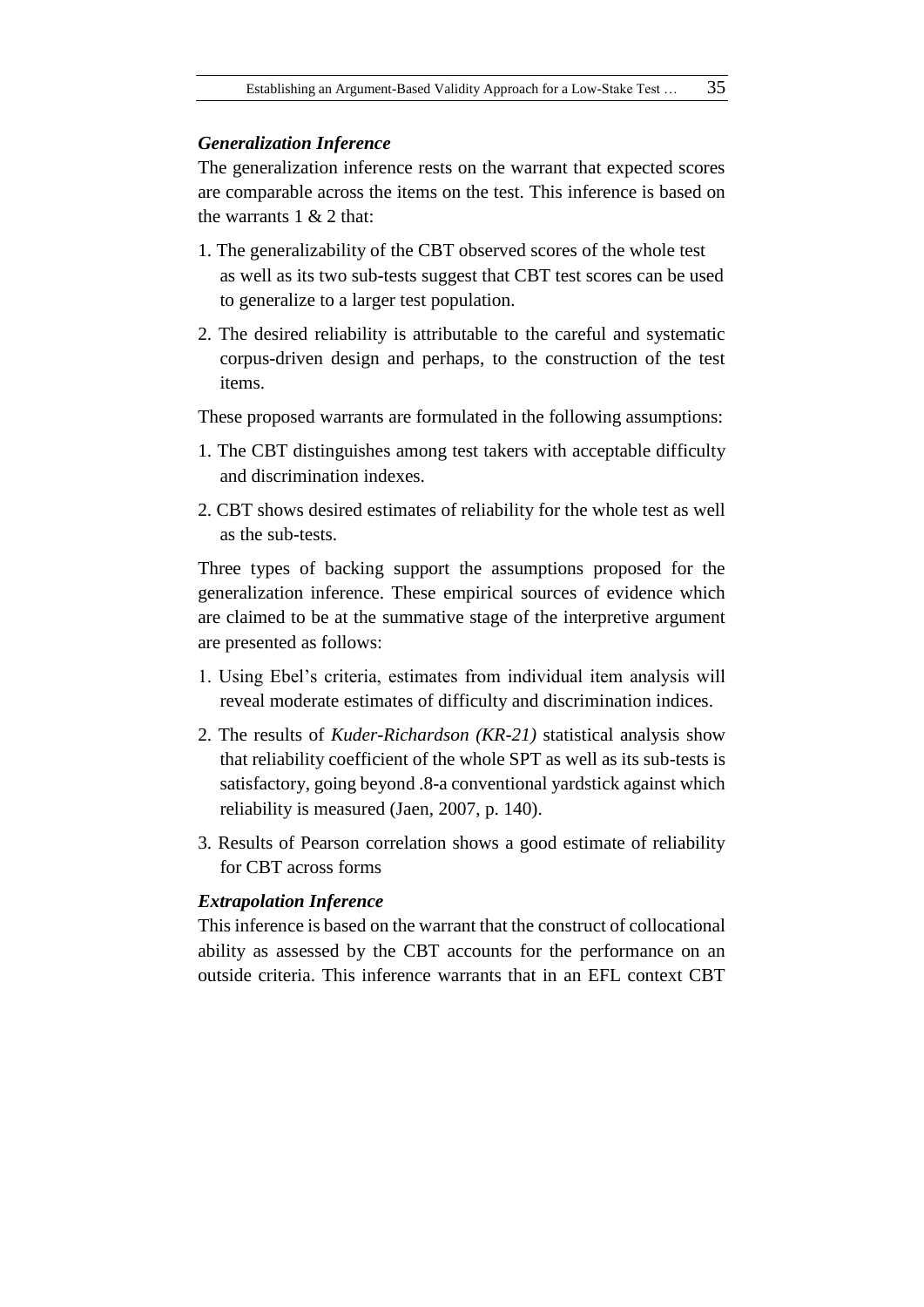provides an effective indicator of collocational language ability, assuming that CBT which is supposed to assess learners' collocational ability is a representative sample from the domain of interest. These assumptions and warrants are supported by the backing that Pearson Product coefficient will reveal a significant correlation between the scores on CBT and other measures of the same language ability.

## *Explanation/Implication Inference*

Explanation inference can be evaluated from a theory-based perspective since it needs evidence to show the extent to which the construct and performance are relevant to a specific discipline. The warrant formulated in this inference shows that expected scores are attributed to not only the total test but to receptive and productive sub-tests of collocational behavior, claiming that both sub-tests of collocational behavior have a positive relationship with each other and with the total collocation test. And this is supported by Pearson–product correlation which reveals that both sub-tests of collocational behavior have a positive relationship with each other and with the total collocation test.

Table 2. *Summary of Warrants, Assumptions, and Backings of CBT (adapted from Chapelle, Enright & Jamieson, 2007b, p. 24)*

| <b>Inference</b>          | Warrant                 | <b>Assumptions</b>        | <b>Backing</b>          |
|---------------------------|-------------------------|---------------------------|-------------------------|
|                           | <b>Licensing</b><br>the | Underlying                |                         |
|                           | <b>Inference</b>        | <b>Inferences</b>         |                         |
| <i><b>Observation</b></i> | The                     | practice of Collocational | Detailed procedure of   |
|                           | <b>CBT</b><br>reporting | language ability          | test development as     |
|                           | scores as an overall    | is better                 | well as the results of  |
|                           | indicator<br>of         | explained If the          | expert review<br>will   |
|                           | students'               | actual items in           | reveal<br>that<br>test  |
|                           | collocational ability   | the test                  | specification matches   |
|                           | is fair and accurate.   | correspond to             | the items actualized in |
|                           |                         | test                      | finalized test.         |
|                           |                         | specification.            |                         |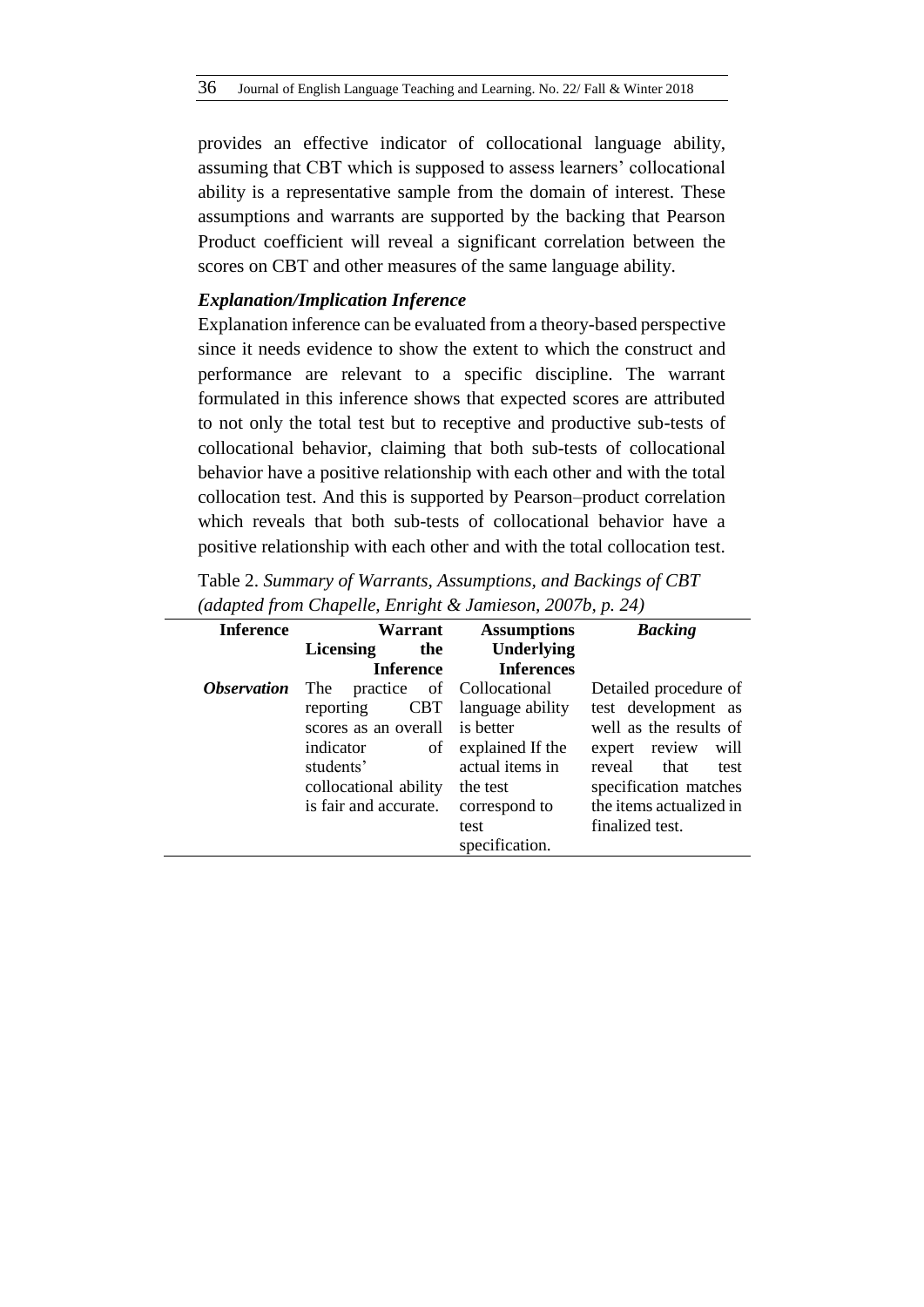| Generalization       | 1.The                                             | <b>CBT</b><br>The<br>1.   | Using<br>1.<br>Ebel's              |
|----------------------|---------------------------------------------------|---------------------------|------------------------------------|
|                      | generalizability of                               | distinguishes             | criteria,<br>estimates             |
|                      | the CBT observed                                  | among<br>test             | from individual item               |
|                      | scores of the whole                               | takers<br>with            | analysis will reveal               |
|                      | test as well as its                               | acceptable                | moderate<br>high<br>to             |
|                      | two sub-tests                                     | difficulty<br>and         | estimates of difficulty            |
|                      | suggest that CBT                                  | discrimination            | discrimination<br>and              |
|                      | test scores can be                                | indexes.                  | indices.                           |
|                      | used to generalize                                |                           | 2.<br>The<br>results of            |
|                      | to a larger test                                  | 2. CBT<br>shows           | Kuder-Richardson                   |
|                      | population.                                       | desired                   | $(KR-21)$<br>statistical           |
|                      | 2.<br>The<br>desired                              | estimates<br>of           | analysis<br>show that              |
|                      | reliability<br><i>is</i>                          | reliability for the       | reliability coefficient            |
|                      | attributable to the                               | whole<br>test<br>as       | of the whole SPT as                |
|                      | careful<br>and                                    | well as the sub-          | well as its sub-tests is           |
|                      | systematic corpus-                                | tests.                    | satisfactory,<br>going             |
|                      | driven design and                                 |                           | beyond<br>.8-a                     |
|                      | perhaps,<br>to<br>the                             |                           | conventional                       |
|                      | construction of the                               |                           | yardstick<br>against               |
|                      | test items.                                       |                           | which reliability is               |
|                      |                                                   |                           | measured                           |
|                      |                                                   |                           | 3. Results of Pearson              |
|                      |                                                   |                           | correlation shows a                |
|                      |                                                   |                           | moderate<br>reliability            |
|                      |                                                   |                           | for CBT across forms<br>Product    |
| <i>Extrapolation</i> | In an EFL context<br><b>CBT</b><br>provides<br>an | The CBT which<br>assesses | Pearson<br>coefficient will reveal |
|                      | indicator<br>effective                            | learners'                 | significant<br>a                   |
|                      | collocational<br>of                               | collocational             | correlation<br>between             |
|                      | language ability                                  | ability<br>is<br>a        | the scores on CBT                  |
|                      |                                                   | representative            | and other measures of              |
|                      |                                                   | sample from the           | the<br>same<br>language            |
|                      |                                                   | domain<br>οf              | ability.                           |
|                      |                                                   | interest.                 |                                    |
| <i>Explanation</i>   | Expected scores are                               | Both sub-tests of         | $-product$<br>Pearson              |
|                      | attributed<br>both<br>to                          | collocational             | correlation<br>reveals             |
|                      | receptive<br>and                                  | behavior have a           | that Both sub-tests of             |
|                      | productive                                        | positive                  | collocational                      |
|                      | Collocational                                     | relationship with         | behavior<br>have<br>a              |
|                      | behavior                                          | each other and            | positive relationship              |
|                      |                                                   | with<br>total             | with each other and                |
|                      |                                                   | collocation test          | with total collocation             |
|                      |                                                   |                           | test                               |
|                      |                                                   |                           |                                    |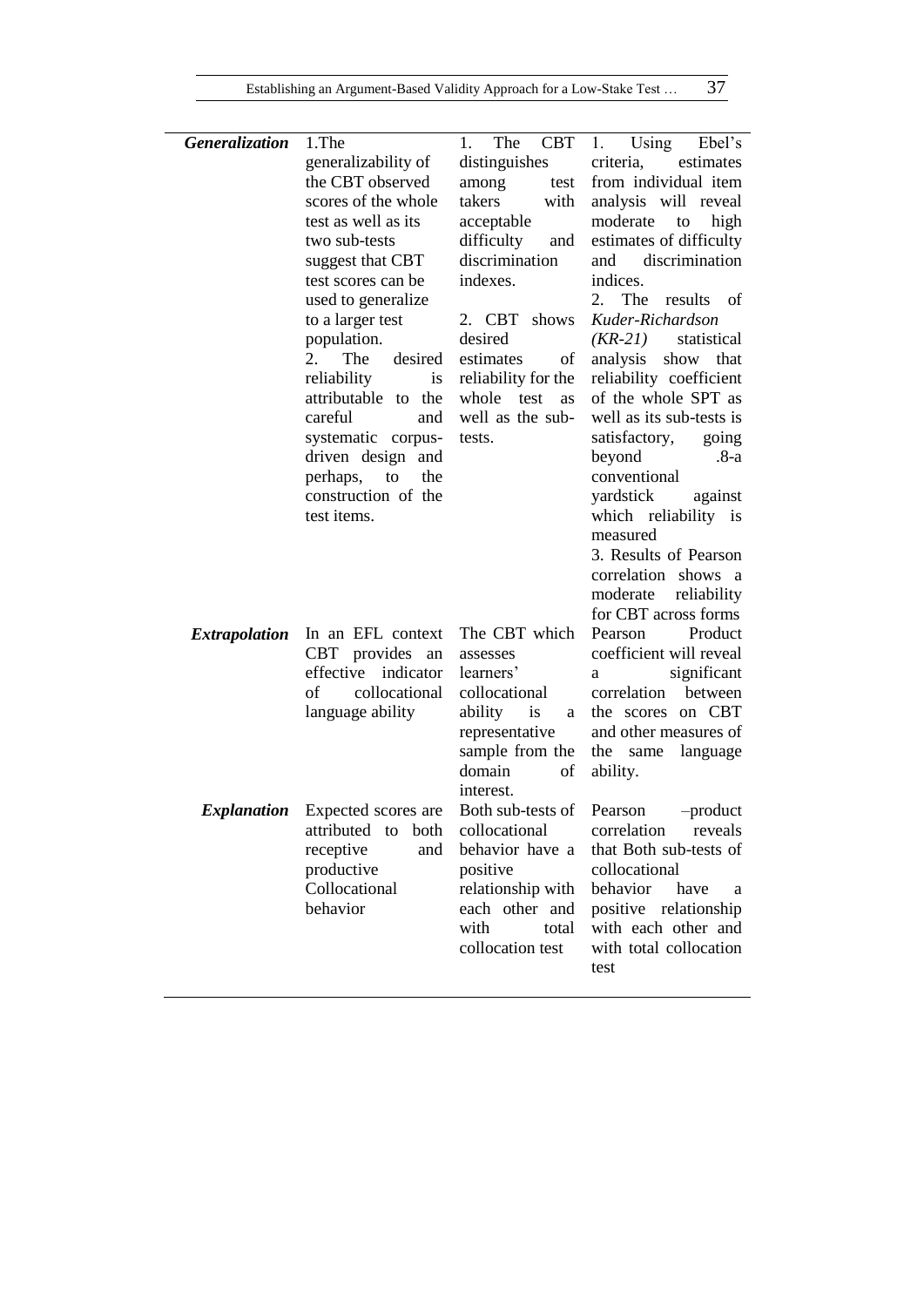## **Results and Discussion**

### *Research Question 1: Observation Inference*

*Are the procedures for CBT development detailed and based on test tasks presented in test specification?*

To answer this research question, two theoretical levels of evidence were investigated. They are detailed procedure of test development, including the process of test specification (see table 3 below) and test construction as well as the analysis of expert review on these detailed procedures, the results of which are analyzed and discussed below.

# *Detailed procedure of item selection and test development (Theoretical evidence1).*

Through the course of test development, I selected the word combinations (collocations) from the BNC corpus so that I could be able to include the target language use domain of collocational ability in the content of the test. As such, a 70-item test of collocational behavior (subsisting of a receptive and a productive subtest) was designed. For the receptive tasks, multiple-choice format and matching items were used. In this case, students were presented with the definitions of the concepts taken from *Collins Cobuild English Dictionary (2006)*. An example of an item for multiple-choice receptive tasks is presented below.

*(ex.1) I have always enjoyed eating a substantial................ in a northern restaurant*

*a. food b. meal c. cake d. none of these*

For the assessment of candidates' *productive* knowledge of collocational behavior, filling-in and translation tasks were included. Students were asked to complete a definition of the concept expressed by the intended collocations. This was, for example, the case in the following item of the productive CBT.

*(ex.2) A daunting ………is the one in which people feel nervous and less confident to do it.*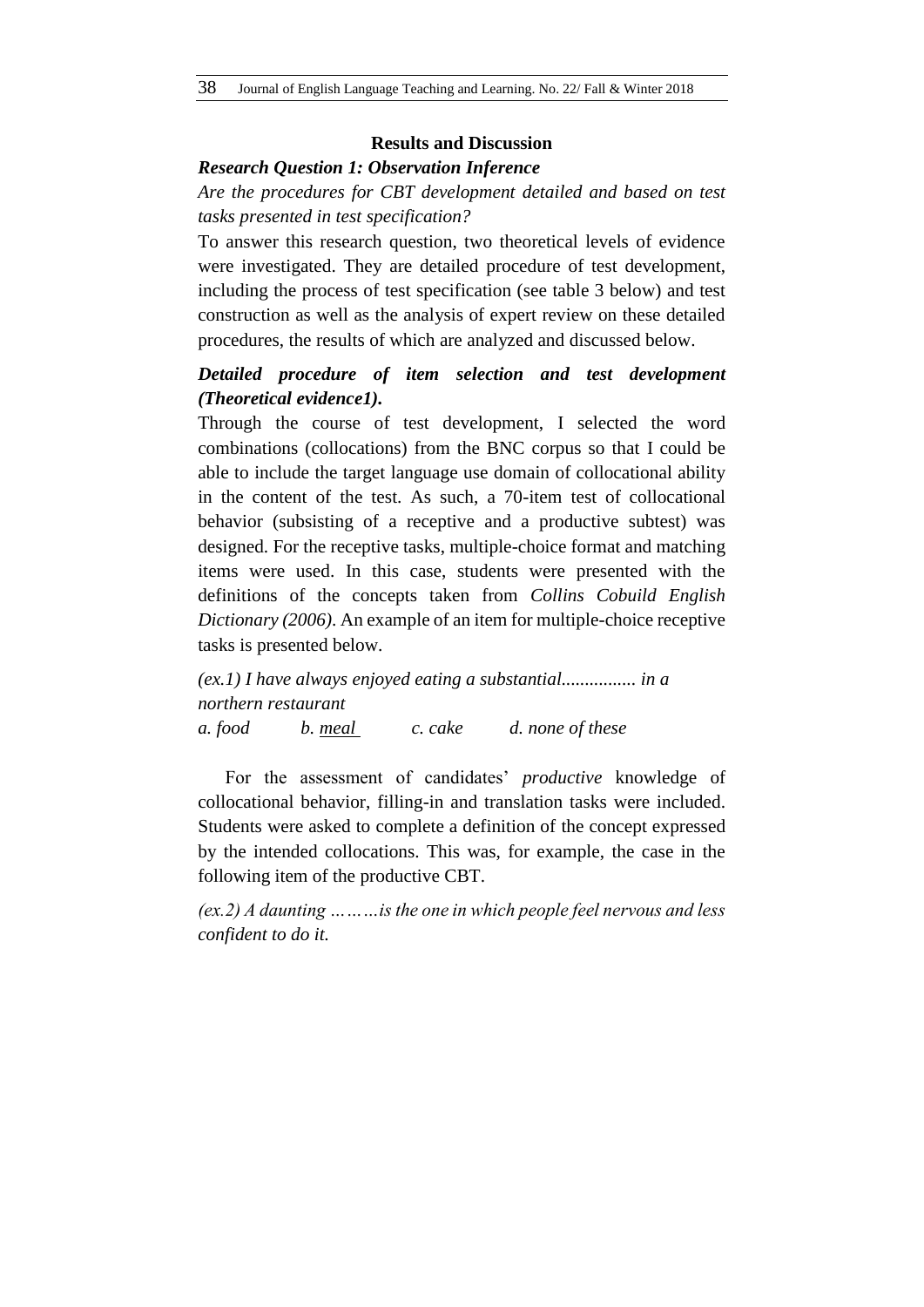For translation task, however, some incomplete English statements (with their base nouns left out) were provided. The complete Persian translations of the statements were also presented. The base nouns in Persian were underlined and the subjects were required to fill in the blanks with appropriate English equivalents for the underlined base nouns in Persian.

| Components                  |               | No. of items | Points | Time (minutes) |
|-----------------------------|---------------|--------------|--------|----------------|
| <b>Part I: receptive</b>    |               |              |        |                |
| Section A: classifying      |               | 10           | 10     | 10             |
| Section B: multiple-choice  |               | 20           | 20     | 20             |
| Section C: matching         |               | 10           | 10     | 10             |
| <b>Part II: productive</b>  |               |              |        |                |
| Section A: gap-filling      |               | 10           | 10     | 10             |
| (without contextualization) |               |              |        |                |
| Section<br>(contextualized) | B:gap-filling | 10           | 10     | 10             |
| Section C: translation      |               | 10           | 10     | 10             |
| Total                       |               | 70           | 70     | 70             |
|                             |               |              |        |                |

Table 3. *Content Specification of CBT*

# *Expert review of the match between test specification and actual test: (Theoretical Evidence 2)*

*Results of evaluation ratings.* Three applied linguistics experts provided their feedback and suggestions on the preliminary test specification fit. Table 4 presents the results of the experts' ratings for each evaluation question. As shown in the Table, the experts generally agreed that the content domains and learning goals listed in the preliminary blueprint represent the target domains actualized in the final test. It also appeared that the tasks included are adequate and appropriate to assess students' collocational language ability. Only in two cases, one of the experts expressed dissatisfaction (items 4 & 8 in Table 4).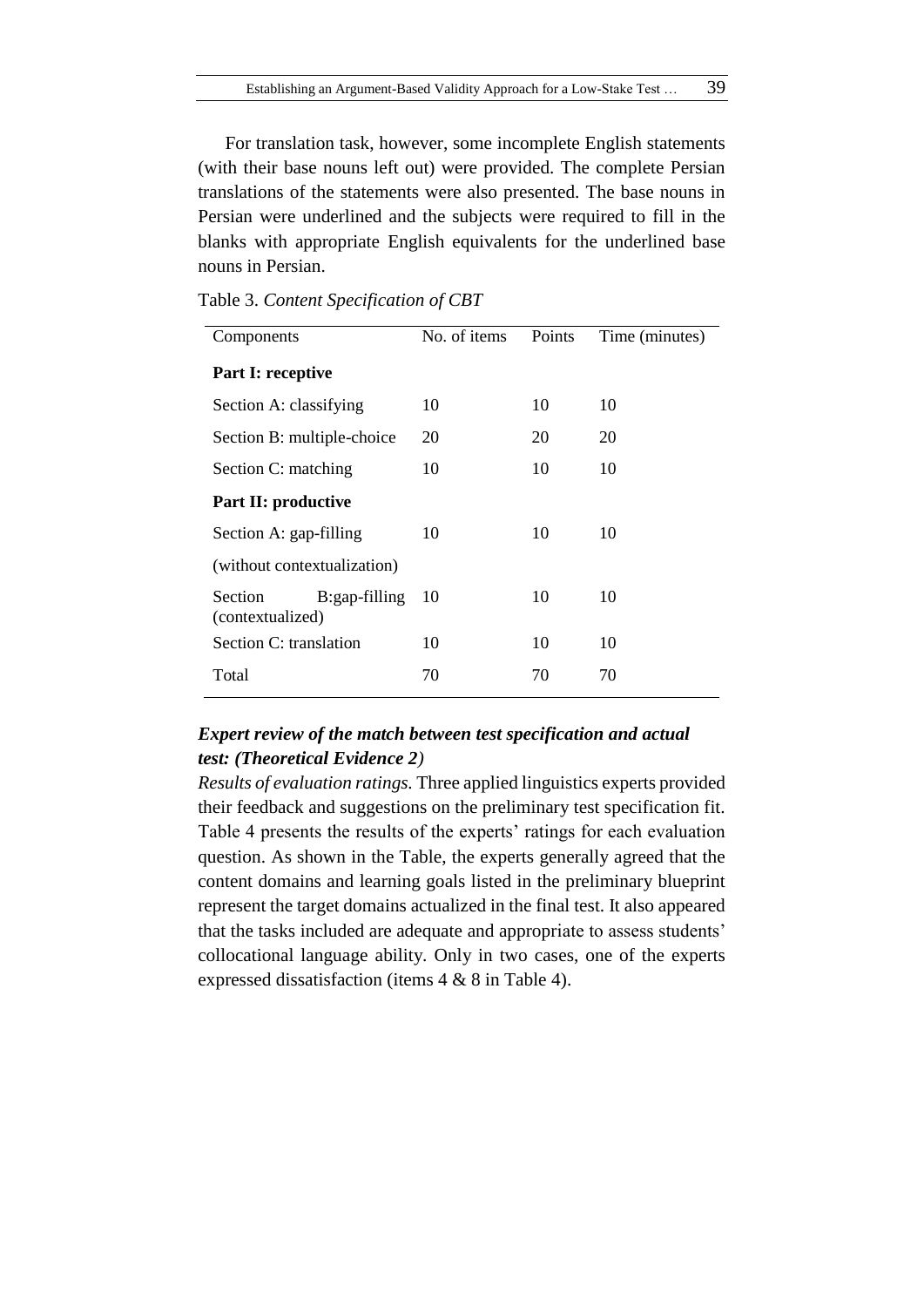|                |                                                                                                                                                                       | Ratings Made by Experts |              |              |                      |
|----------------|-----------------------------------------------------------------------------------------------------------------------------------------------------------------------|-------------------------|--------------|--------------|----------------------|
| Item           | <b>Evaluation Question</b>                                                                                                                                            | Strongly<br>Agree       | Agree        | Disagree     | Strongly<br>Disagree |
| $\mathbf{1}$   | The receptive tasks represent the<br>construct of collocational<br>language ability.                                                                                  | $\mathbf{X}$            | XX           |              |                      |
| $\overline{2}$ | The productive tasks included<br>represent<br>the<br>construct<br>of<br>collocational language ability.                                                               | $\mathbf{x}$            | XX           |              |                      |
| 3              | The words selected from the<br><b>BNC</b><br>for<br>appropriate<br>are<br>developing items to assess<br>students' receptive collocational<br>language ability.        | $\mathbf{X}$            | <b>XX</b>    |              |                      |
| 4              | The words selected from the<br><b>BNC</b><br>for<br>are appropriate<br>developing items<br>to<br>assess<br>students'<br>productive<br>collocational language ability. | $\mathbf{X}$            | $\mathbf{X}$ | $\mathbf{X}$ |                      |
| 5              | of<br>domain<br>selected<br><b>The</b><br>collocations are similar to those<br>of target language use domain.                                                         | $\mathbf{X}$            | XX           |              |                      |
| 6              | The domain of collocations are<br>clearly described                                                                                                                   |                         | <b>XXX</b>   |              |                      |
| 7              | The corpus selected for test<br>construction is appropriate for<br>this goal.                                                                                         |                         | <b>XXX</b>   |              |                      |
| 8              | in<br>the<br>The<br>items<br>test<br>specification<br>fit<br>those<br>represented in the actual test.                                                                 | X                       | $\mathbf{X}$ | X            |                      |

Table 4. *Expert Review of the Match Between Test Specification and Actual Test*

# *Research Question 2: Generalization Inference*

*To what extent items on the test distinguish among test takers with acceptable discrimination and reliability.*

To answer this research question, the study made use of three empirical backings to systematically support the generalization inference: item analysis, KR-21 Reliability, and parallel-form reliability. Each will be analyzed and discussed below.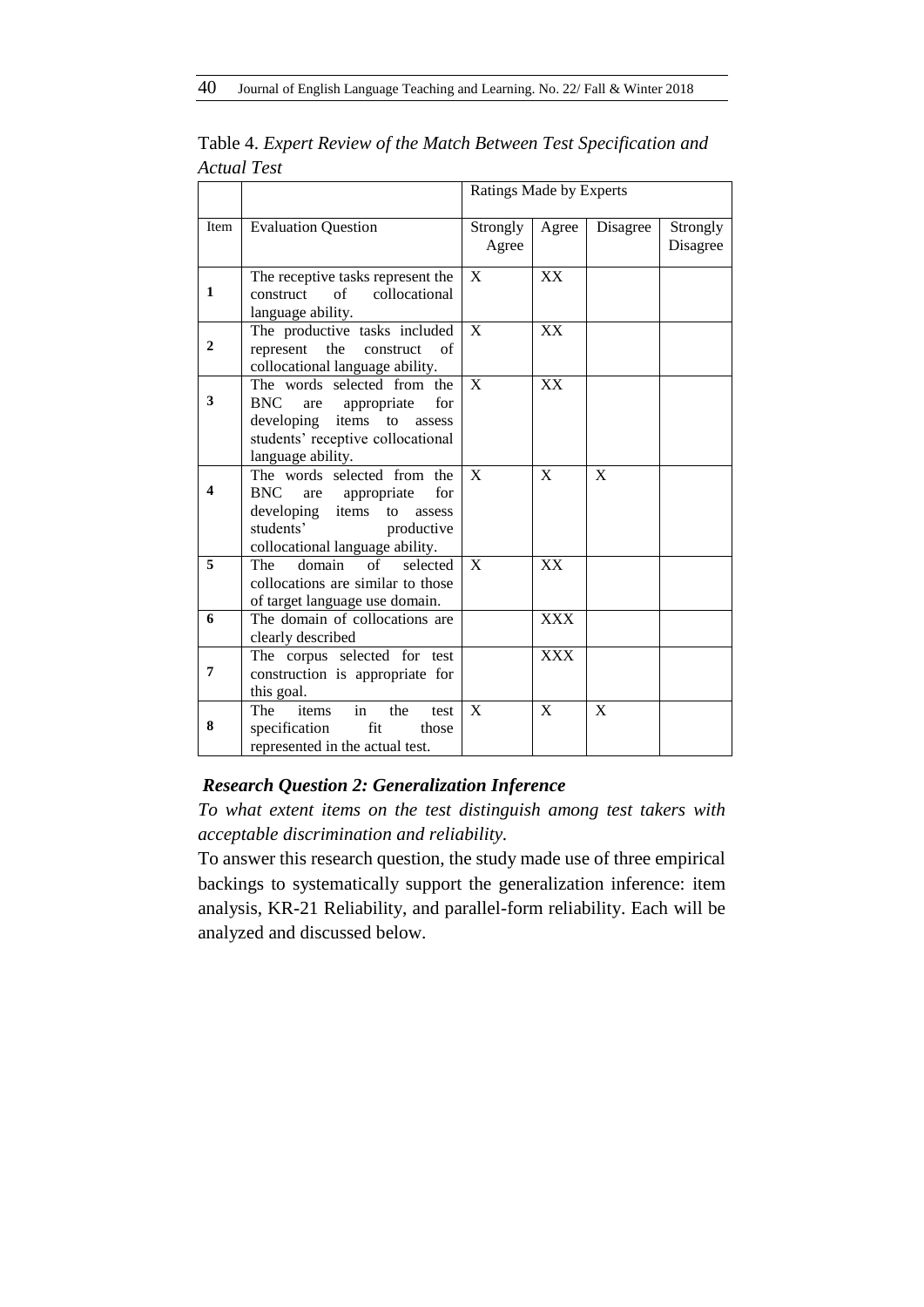## *Item analysis (Empirical evidence 1).*

As shown in Table 5, after an analysis of item difficulty, 3 items (all of them belonging to the productive collocation behavior test (PCBT) obtained p-values of .0, since they elicited incorrect answers from all the participants. As expected, the discrimination index showed that these highly difficult items were non-discriminating among candidates, and so they would need to be discarded in subsequent studies.

Of the 70 items included in the CBT, 12 (16%) were characterized as very difficult, 21 (30%) as difficult, 28 items (40%) offered a desirable level of difficulty, 8 items (9%) were easy and finally 1 item (1%) was classified as very easy items (Table 5). As such, about 60% of the items yielded a desirable level of difficulty, thus supporting the assumption that CBT items reveal a moderate level of difficulty and discrimination. It can be concluded that minimal construct irrelevant variance is introduced to the test construct.

Table 5**.** *Analysis of Difficulty of Individual Items According to Ebel's Criteria.*

| Non-discriminating items ( $p$ value = .0)         | CBT      | <b>RCBT</b> | <b>PCBT</b> |
|----------------------------------------------------|----------|-------------|-------------|
|                                                    | 3(4%)    | $0(0\%)$    | 3(4%)       |
| Very difficult items (p-values from .01 to<br>.14) | 12(17%)  | $0(0\%)$    | 12 (17%)    |
| (39. Difficult items (p-values from .15to)         | 18 (25%) | 8 (11%)     | $10(14\%)$  |
| Desirable items (p-values from .40 to .70)         | 28 (40%) | 24 (34%)    | 4(5%)       |
| Easy items (p-values from .71 to .85)              | 8 (11%)  | $7(10\%)$   | $1(1\%)$    |
| Very easy items (p-values from .86 to 1)           | $1(1\%)$ | $1(1\%)$    | $0(0\%)$    |

Reliability is claimed to correspond to generalization inference. Two empirical sources of evidence provided backing for this inference.

## *KR-21 & parallel-form reliability (Empirical evidence 2& 3).*

Two methods of *Kuder-Richardson (KR-21)* and *parallel-form reliability* were applied to establish the desired reliability of CBT. The calculated reliability estimate for CBT was .84. The reliability for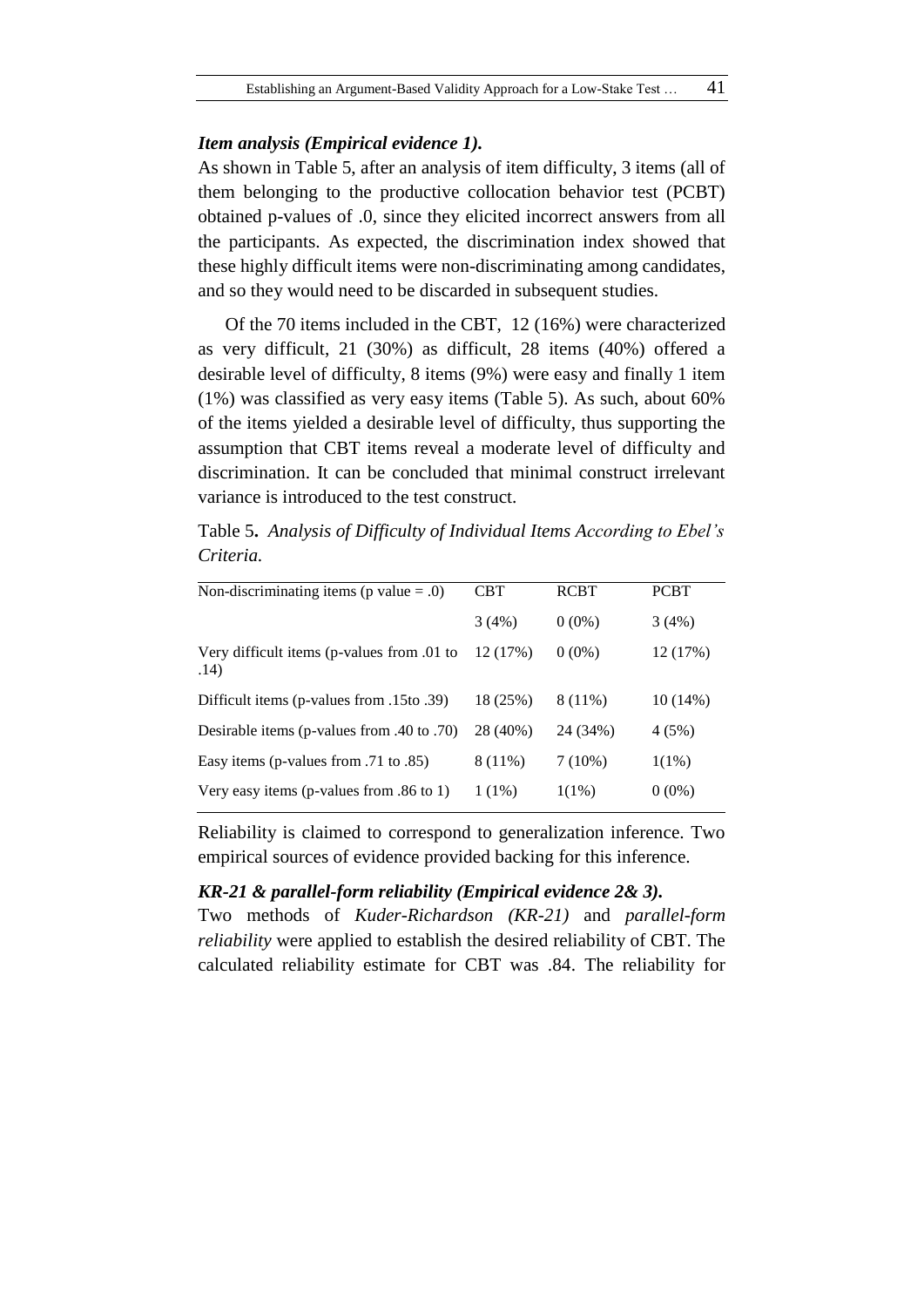receptive and productive sub-tests were estimated to be .82 and .61 respectively. These results show that reliability coefficient of the whole CBT is satisfactory, going beyond .8-a conventional yardstick against which reliability is measured (Jaen, 2007, p.140). It can be argued that careful and systematic corpus-driven design of the test may be the reason for this high estimate of reliability. As for receptive CBT it also holds true since again the reliability coefficient goes beyond the specified yardstick. However, for productive CBT the reliability coefficient is reported to be less satisfactory. This can be partially attributed to the smaller number of items (30) as compared with the receptive test, or it may be due to the fact that productive items are more difficult and demanding than their receptive counterparts, thus leading to less variability among the scores and consequently to lower reliability. Overall, the whole test was reliable and enough to support the assumption that CBT shows a desired estimate of reliability.

To establish the reliability of the test across forms (A and B), parallel-form method was used. The correlation between CBT A and CBT B was found to be 0.39. This value is significant at the level of 0.03 showing a meaningful correlational coefficient between the two versions of CBT, hence rendering the test as reliable, and adding another empirical backing to the network of generalization inference.

|                    |                     | CBT A                    | <b>CBT B</b>      |
|--------------------|---------------------|--------------------------|-------------------|
| <b>CBTA</b>        | Pearson correlation |                          | $0394 \cdot (**)$ |
| Sig. $(2$ -tailed) |                     | ٠                        | $\cdot .031$      |
| N                  |                     | 60                       | 60                |
| CBT B              | Pearson correlation | $0394$ <sup>(**)</sup> ) |                   |
|                    | $Sig. (2-tailed)$   | 0.031                    |                   |
|                    | N                   | ۶.                       | 60                |
|                    |                     |                          |                   |

Table 6. *Correlation Between CBT A and CBT B*

\*\*Correlation is significant at the 0.05 level (2-tailed).

## *Research Question 3: Extrapolation Inference*

*Do test-takers' performance on the collocation test correlate positively to performance on a concurrent measure of English ability as expected?*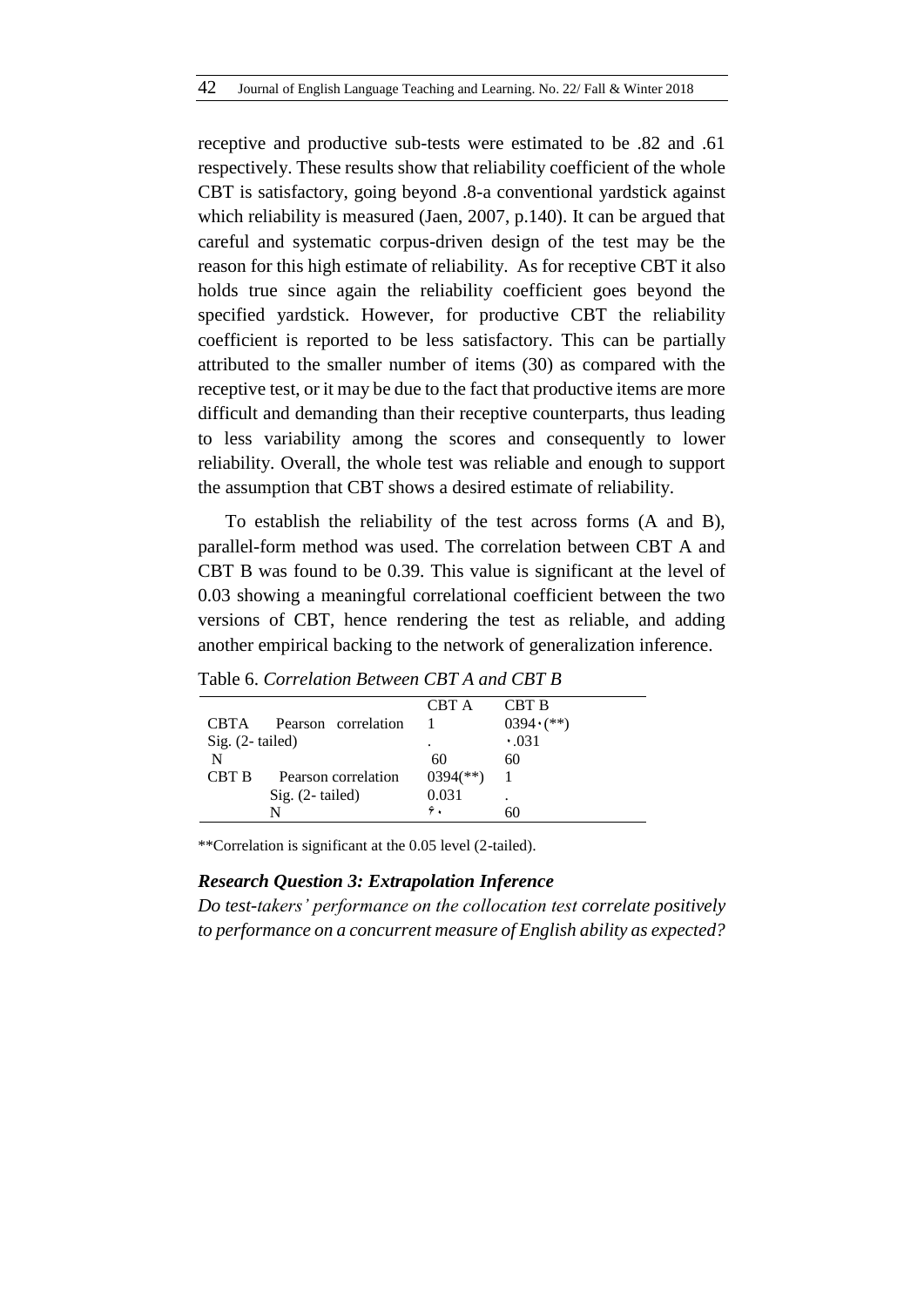This research question addressed the argument that the CBT can be extrapolated to non-test behavior or to a criterion measure and was examined through the use of Pearson-Product correlation coefficient.

# *Correlation between CBT and a concurrent measure (Empirical evidence 4).*

In extrapolation inference it is hypothesized that if the newly developed test (CBT) is a valid measure of collocational behavior, it will correlate significantly with the outside criterion measuring the same construct. For this purpose, the scores on CBT and a criterion measure known as CCT were correlated to each other (see Table 7). The result showed a significant correlation coefficient of 0.29, p< 0.05. This finding indicates a desired correlation and is documented as an empirical evidence to support the extrapolation inference in the interpretive argument, being consistent with Bachman's (1990) interpretation that some correlations, if moderately high, can be cited as evidence that the new test measures approximately the same general area of behavior as other tests designed by the same name as the new test.

|                 |                       | <b>CBT</b> | <b>CCT</b>  |
|-----------------|-----------------------|------------|-------------|
| <b>CBT</b>      | Pearson correlation 1 |            | .289 $(**)$ |
| Sig. (2-tailed) |                       | ٠          | .093        |
| N               |                       | 60         | 60          |

Table 7. *Correlation Between CBT and CCT*

\*\* Correlation is significant at the 0.05 level (2-tailed).

#### *Research Question 4: Explanation Inference*

*Is there a strong correlation between scores on the collocation test and scores on the receptive and productive sub-test of collocation?* 

Internal test structure refers to the interrelationships, often expressed as correlations or covariance, between performance on different parts of a single test form. Empirical evidence or backing for the explanation inference addressed in the above question came from the internal consistency of CBT and its sub-tests, often actualized through the use of correlations and inter correlations. When examining the internal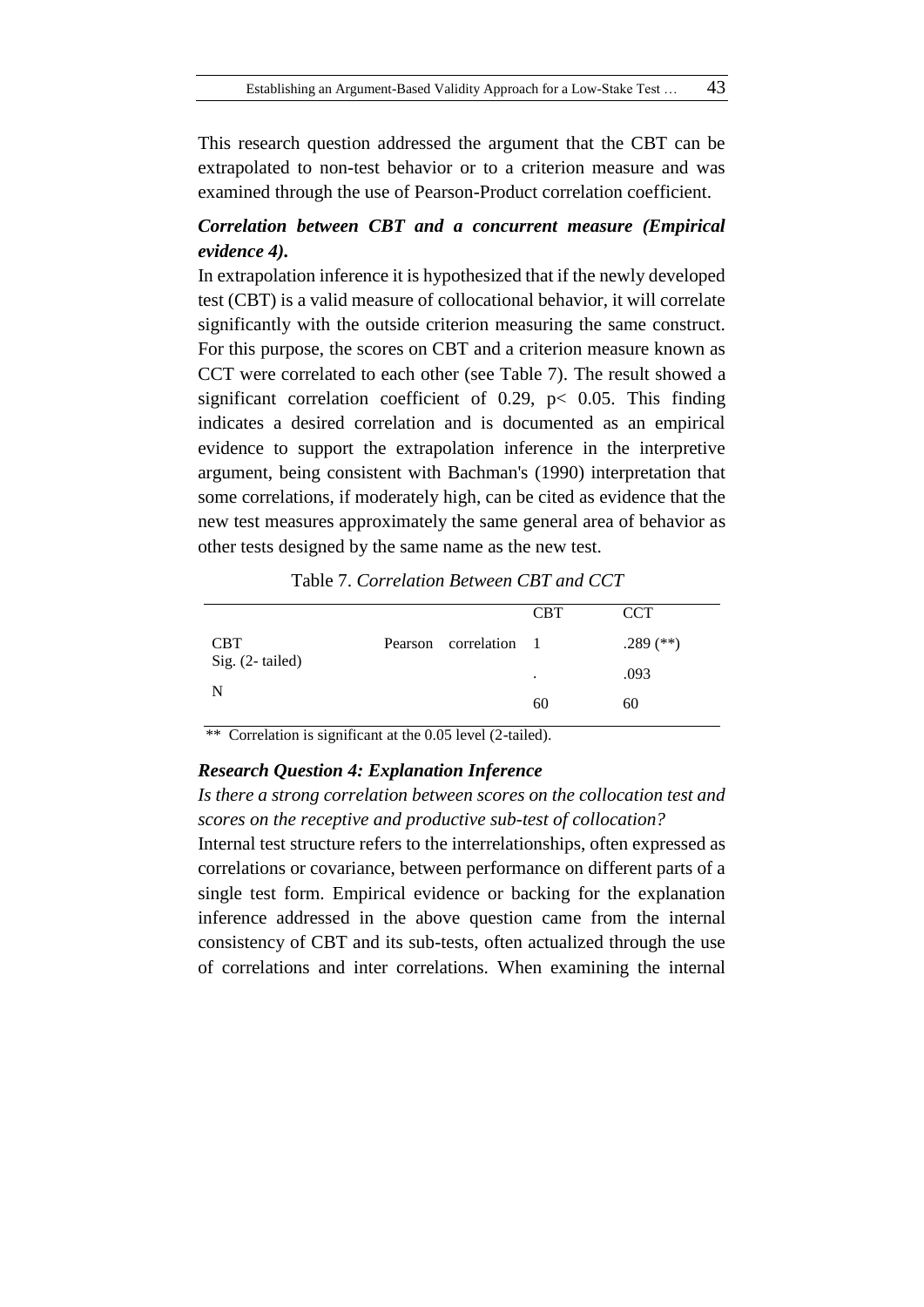structure of an assessment, the extent to which the individual items and the assessment, itself, measure the intended construct(s) is of primary interest. As indicated by the *Standards for Educational and Psychological Testing* (1999), evidence based on the internal structure of the assessment indicates "the degree to which the relationships among test items and test components conform to the construct on which the proposed test score interpretations are based" (p. 13).

*Internal consistency of CBT and its sub-tests (Empirical evidence 5).* Referring to the information reported in Table 8, the correlation coefficient between the two sub-tests (receptive CBT and productive CBT) is .45. Between the productive CBT and the total CBT this value is .74, which is a high estimate. Interestingly, the coefficient value between RSP and total SPT is .92 which is the strongest, as compared to the other two correlations. Thus, it can be argued that CBT portrays lower correlation to the Productive CBT than to the Receptive one. One source of explanation is that difficult nature of productive items may lower the correlation value of this sub-test with the receptive or total test items. This finding is in line with Jaen's (2007) study wherein he concluded that learners have more problems with producing collocations than with recognizing them. All in all, by relying on these values, we can safely claim that the test supports the explanation inference of the interpretive argument.

|             |                     | CBT                      | <b>RCBT</b>              | <b>PCBT</b>              |
|-------------|---------------------|--------------------------|--------------------------|--------------------------|
| <b>CBT</b>  | Pearson correlation |                          | $.923$ <sup>(**)</sup> ) | $.740$ <sup>(**)</sup> ) |
|             | $sig.(2-tailed)$    |                          | .000                     | .000                     |
|             |                     | 60                       | 60                       | 60                       |
| <b>RCBT</b> | Pearson             | $.923$ <sup>(**)</sup> ) |                          | $0.454$ (**)             |
| correlation |                     | .000                     |                          | .000                     |
|             | $sig.(2-tailed)$    | 60                       | 60                       | 60                       |
|             | N                   |                          |                          |                          |
| <b>PCBT</b> | Pearson correlation | $.740$ <sup>(**)</sup> ) | $0.454$ (**)             |                          |
|             | $sig.(2-tailed)$    | .000                     | .000                     |                          |
|             |                     | 60                       | 60                       | 60                       |
|             |                     |                          |                          |                          |

| Table 8 Internal Consistency of CBT and the Sub-Tests |  |
|-------------------------------------------------------|--|
|-------------------------------------------------------|--|

*Note.* \*\* Correlation is significant at the level of 0.05 (2-tailed).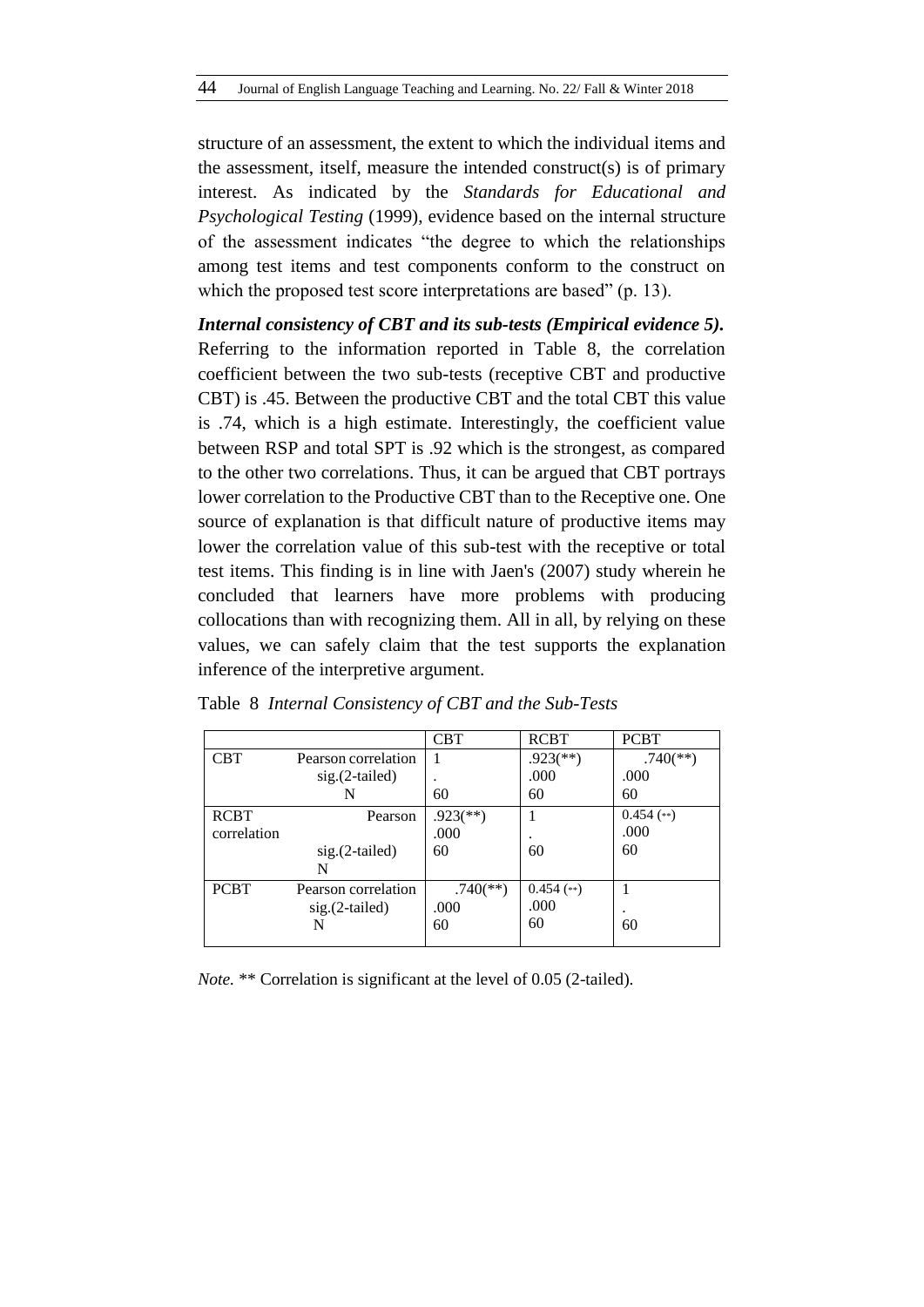#### **Conclusions and Implications**

Relying on multiple sources of evidence or backing, we can conclude that not only the newly developed CBT can adequately measure students' level of collocational ability and can provide useful information for formative assessment to understand students' current standing on collocational knowledge but it stood all the tests of argument based validity. Simply put it, all the assumptions of CBT were supported.

As such, the present study has the potential to make contributions to the study of collocations and validation of language assessment. The network of inferences together with their corresponding backing proposed in this study can lead to a better-informed test development in an argument-based validity approach. Findings from the present and similar studies (e.g., Abdul Kadir, 2008; Chapelle, Enright and Jamieson 2004, 2008, 2010; Chung, 2014; Jun, 2014; Liu, 2013; Johnson & Riazi, 2013; Xi, 2008) which follow an argument-based approach to validity would be enlightening for test developers, since they would not be bothered by the limitations of unidimensinality and unsystematicity as attributed to traditional approaches to validity. Proposing assumptions and providing backing in the form of arguments gives test developers and other stake holders a better picture of validity generally and a more robust interpretation of test use specifically.

This study also paves the way for further investigations to be made in this area. One area of research area, for example would be an assessment on collocational behavior which is based on multiple sources of evidence informing both test interpretation and test use, an under researched area in validity studies. Also, the triangulation of different sources of evidence as well as getting insight and perspectives from different stakeholders such as academic experts, teachers, testtakers, and other test users should be regarded in later investigations of test development in argument-based approaches to validity. Finally, embarking on a mixed method approach to gain a better panorama of some of the facets of validity is urgent. Hope this study contributes to the betterment of test development in general and to the collocation tests in particular.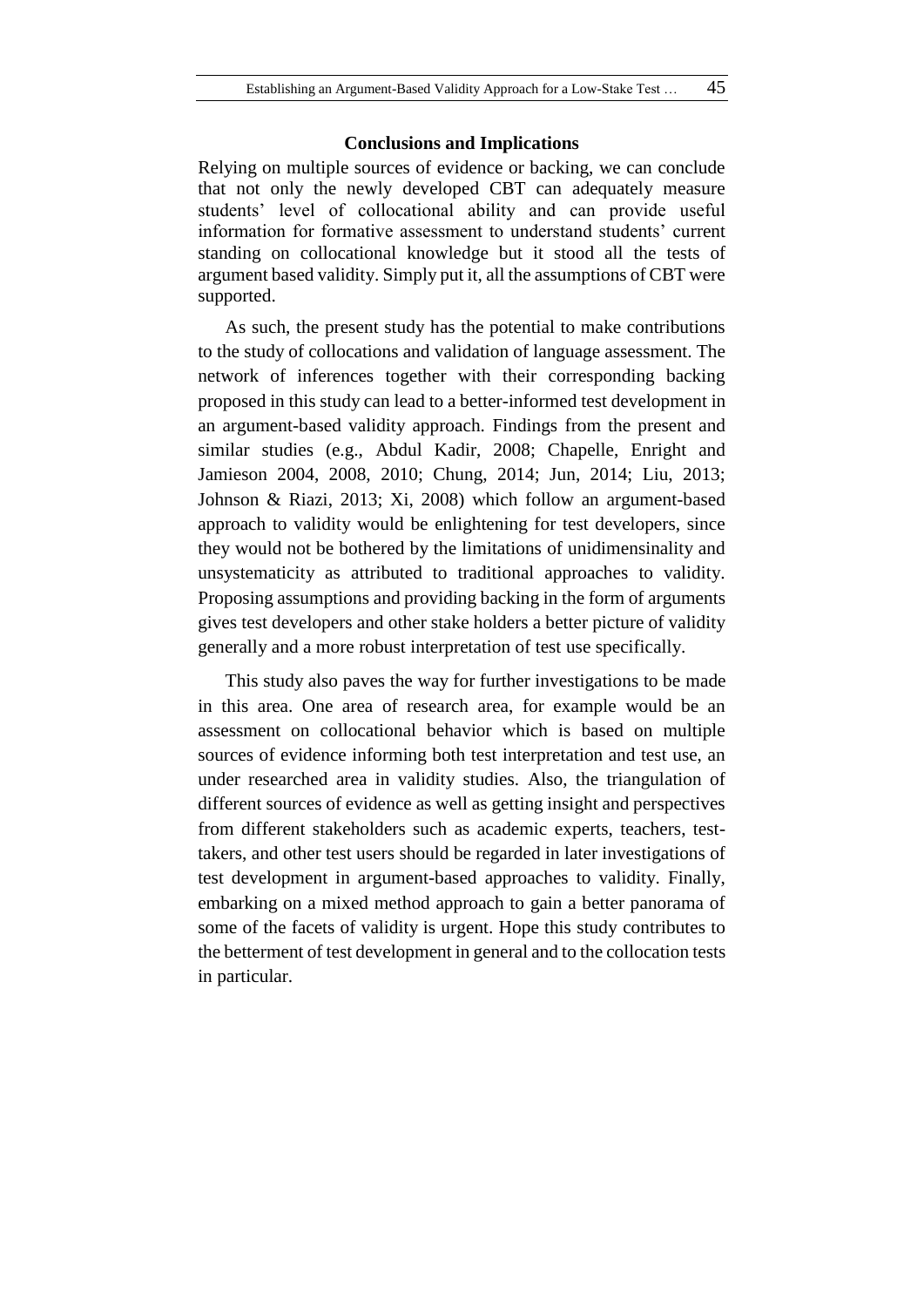#### **References**

- Abdul Kadir, K. (2008). *Framing a validity argument for test use and impact: Malaysian public service experience.* Unpublished Doctoral dissertation, University of Illinois at Urbana-Champaign.
- Almela, M. (2007). Words as "lexical units" in learning teaching vocabulary. *International Journal of English Studies, 7*(2), 21-40.
- Aryadoust, V. (2011).validity arguments of the speaking and listening modules of international English language testing system: A synthesis of existing research. *Asian ESP Journal.7(2), 28-54.*
- Bachman, L. F., (1990). *Fundamental considerations in language testing.*  Oxford: Oxford University Press.
- Bachman, L. F. (2005). Building and supporting a case for test use. *Language Assessment Quarterly,* 2(1), 1-34.
- Barfield, A. (2003). *Collocation recognition and production: Research insights*. Tokyo: Chuo University.
- Bonk, W.J. (2001). Testing ESL learners' knowledge of collocations. In T. Hudson &J. D. Brown (Eds.), *A focus on language test development: expanding the language proficiency construct across a variety of tests. (Technical eport#21).* Honolulu: University of Hawai'i, Second Language Teaching and Curriculum Center, (pp. 113-142).
- Chapelle, C. A. (1994). Are C-tests valid measures for L2 vocabulary research? *Second Language Research, 10(2),* 157-187.
- Chapelle, C. A., Enright, M. K., & Jamieson, J. (2004). *Issues in developing a TOEFL validity argument: Paper presented at the 26th Annual Language Testing Research Colloquium,* Temecula, CA.
- Chapelle, C. A., Enright, M. K., & Jamieson, J. (2007a). *(Where) is the construct in an Interpretive Argument? Paper presented at the 29th Annual Language Testing Research Colloquium,* Barcelona, Spain.
- Chapelle, C. A., Enright, M. K., & Jamieson, J. (2007b). *From validation research to a validity argument. Paper presented at the 4th European Association for Language Testing and Assessment Conference,* Sitges, Spain.
- Chapelle, C. A., Enright, M. E., & Jamieson, J. (Eds.) (2008). *Building a validity argument for the Test of English as a Foreign Language.*  London: Routledge.
- Chapelle, C. A., Enright, M. E., & Jamieson, J. (2010). Does an argumentbased approach to validity make a difference? *Educational Measurement: Issues and Practice, 29*(1), 3- 13.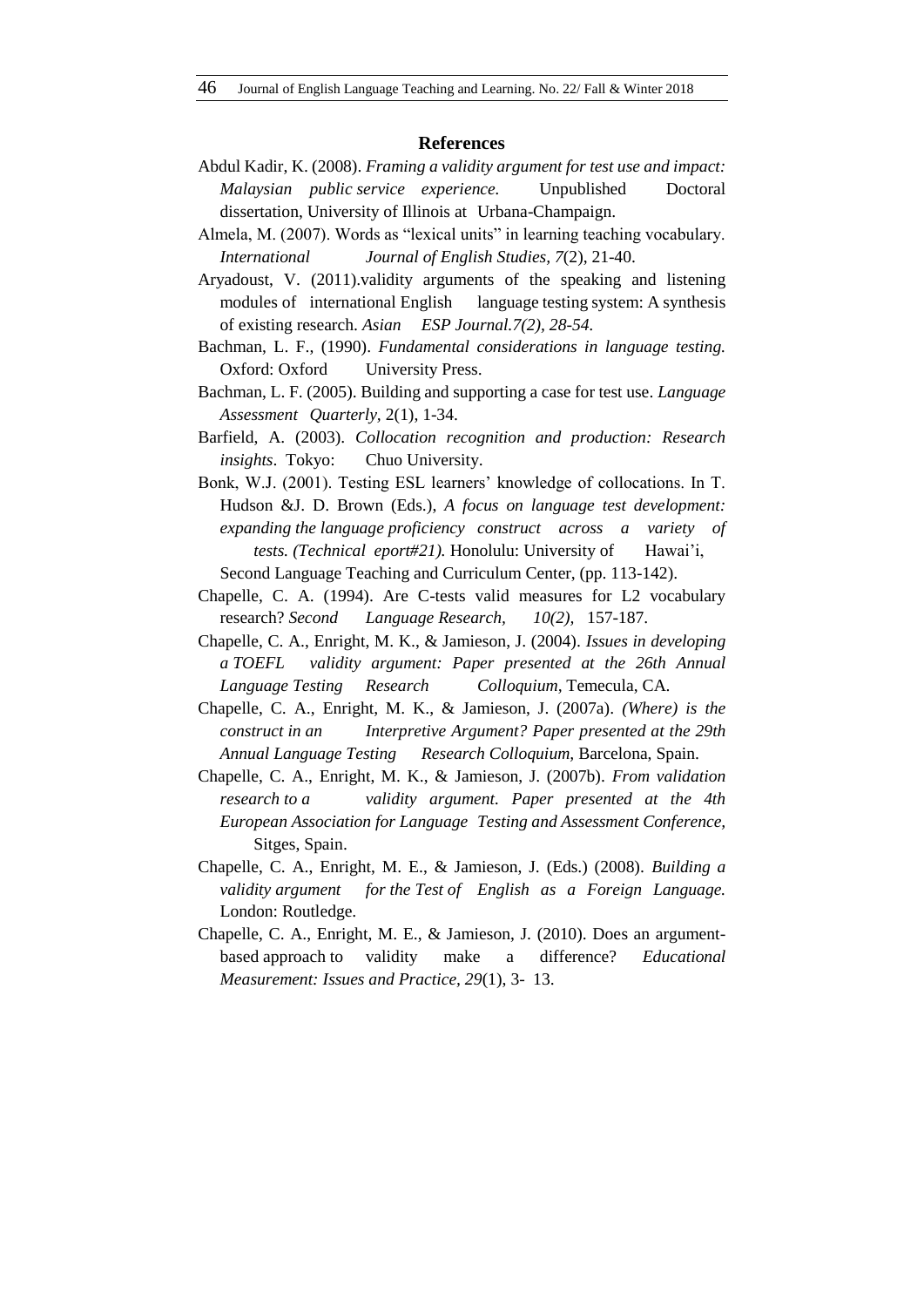- Chapelle, C. A., & Read, J. (2001). A framework for vocabulary assessment. *Language Testing, 18(1),* 1-32.
- Cronbach, L. J. (.1971). Validity. In R. L. Thorndike (Ed.), *Educational measurement* (2<sup>nd</sup> ed., pp. 443-597). Washington, DC: American Council on Education.
- Fulcher, G., & Davidson, F. (2007). *Language testing and assessment: An advanced resource book*. Oxford, UK: Routledge.
- House, E. R. (1980). *Evaluating with validity. Beverly Hills*, CA: SAGE.
- Jaen, M.M. (2007). A corpus-driven design of a test for assessing the ESL collocationalcompetence of university students. *International journal of English Studies, 7*(2), 127- 147.
- Kane, M. T. (1992). An argument-based approach to validity. *Psychological Bulletin, 112*, 527-535.
- Kane, M. T. (2001). Current concerns in validity theory. *Journal of Educational Measurement, 38,* 319-342.
- Kane, M. (2002). Validating high-stakes testing programs. *Educational Measurement: Issues and Practice, 21(1),* 31-41.
- Kane, M. (2006). Validation. In R. Brennen (Ed.), *Educational measurement*  (4th ed.), (pp. 17-64). Westport, CT: Greenwood.
- Kane, M. T. (2006a). Content-related validity evidence. In S. M. Downing & T. M. Haladyna (Eds.), *Handbook of test development* (pp. 131–154). Mahwah, NJ: Lawrence Erlbaum.
- Kane, M. T. (2006b). Validation. In R. L. Brennan (Ed.), *Educational measurement* (pp. 17- 64). American Council on Education/Praeger.
- Kane, M.T.(2011).Validating score interpretations and uses. *Language Testing, 29*(1) 3– 17
- Keshavarz, M. H. & Salimi, H. (2007). Collocational competence and cloze test performance: *A study of Iranian EFL learners*, *17*(1), 81-92.
- Le, H.T. (2011). *Developing a validity argument for the English placement Fall 2010 Listening test at Iowa State University,* Unpublished Doctoral Dissertation, Iowa State University.
- McNamara, T. F., &Roever, C. (2006). *Language testing: The social dimension.* Maiden, MA: Blackwell Publishing.
- Messick, S. (1989). Validity. In R. L. Linn (Ed.), *Educational measurement*  (3rd ed., pp. 13 103). New York: American Council on Education and Macmillan